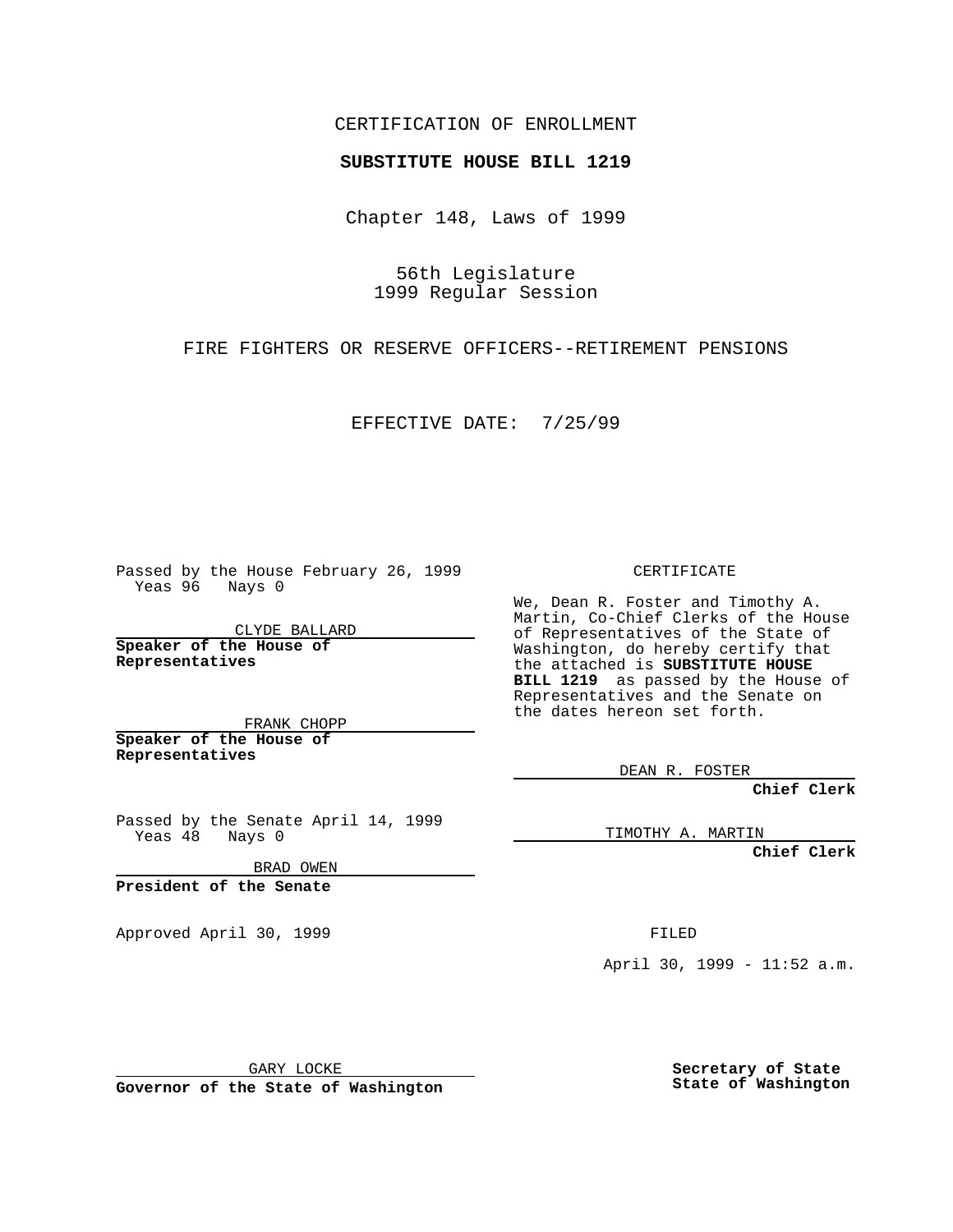## **SUBSTITUTE HOUSE BILL 1219** \_\_\_\_\_\_\_\_\_\_\_\_\_\_\_\_\_\_\_\_\_\_\_\_\_\_\_\_\_\_\_\_\_\_\_\_\_\_\_\_\_\_\_\_\_\_\_

\_\_\_\_\_\_\_\_\_\_\_\_\_\_\_\_\_\_\_\_\_\_\_\_\_\_\_\_\_\_\_\_\_\_\_\_\_\_\_\_\_\_\_\_\_\_\_

Passed Legislature - 1999 Regular Session

**State of Washington 56th Legislature 1999 Regular Session**

**By** House Committee on Appropriations (originally sponsored by Representatives Ogden, Carlson, Conway, Doumit, D. Schmidt, Lantz and Parlette)

Read first time 02/16/1999.

 AN ACT Relating to relief and retirement pensions under chapter 41.24 RCW; amending RCW 41.24.010, 41.24.020, 41.24.035, 41.24.040, 41.24.060, 41.24.070, 41.24.080, 41.24.090, 41.24.110, 41.24.120, 41.24.140, 41.24.150, 41.24.160, 41.24.170, 41.24.172, 41.24.180, 41.24.200, 41.24.210, 41.24.220, 41.24.230, 41.24.245, 41.24.250, 41.24.280, 41.24.290, 41.24.300, 41.24.310, 41.24.320, 41.24.330, 41.24.340, 41.24.400, 41.24.450, and 41.24.460; reenacting and amending RCW 41.24.030; and repealing RCW 41.24.350, 41.24.420, 41.24.440, and 41.24.470.

10 BE IT ENACTED BY THE LEGISLATURE OF THE STATE OF WASHINGTON:

11 **Sec. 1.** RCW 41.24.010 and 1995 c 11 s 1 are each amended to read 12 as follows:

13 ((As used in)) The definitions in this section apply throughout 14 this chapter( $(\div)$ ) unless the context clearly requires otherwise.

15 (1) "Municipal corporation" or "municipality" includes any county, 16 city, town or combination thereof, fire protection district, local law 17 enforcement agency, or any ((water, irrigation,)) emergency medical 18 service district or other special district, authorized by law ((to 19 afford emergency medical services or protection)) to protect life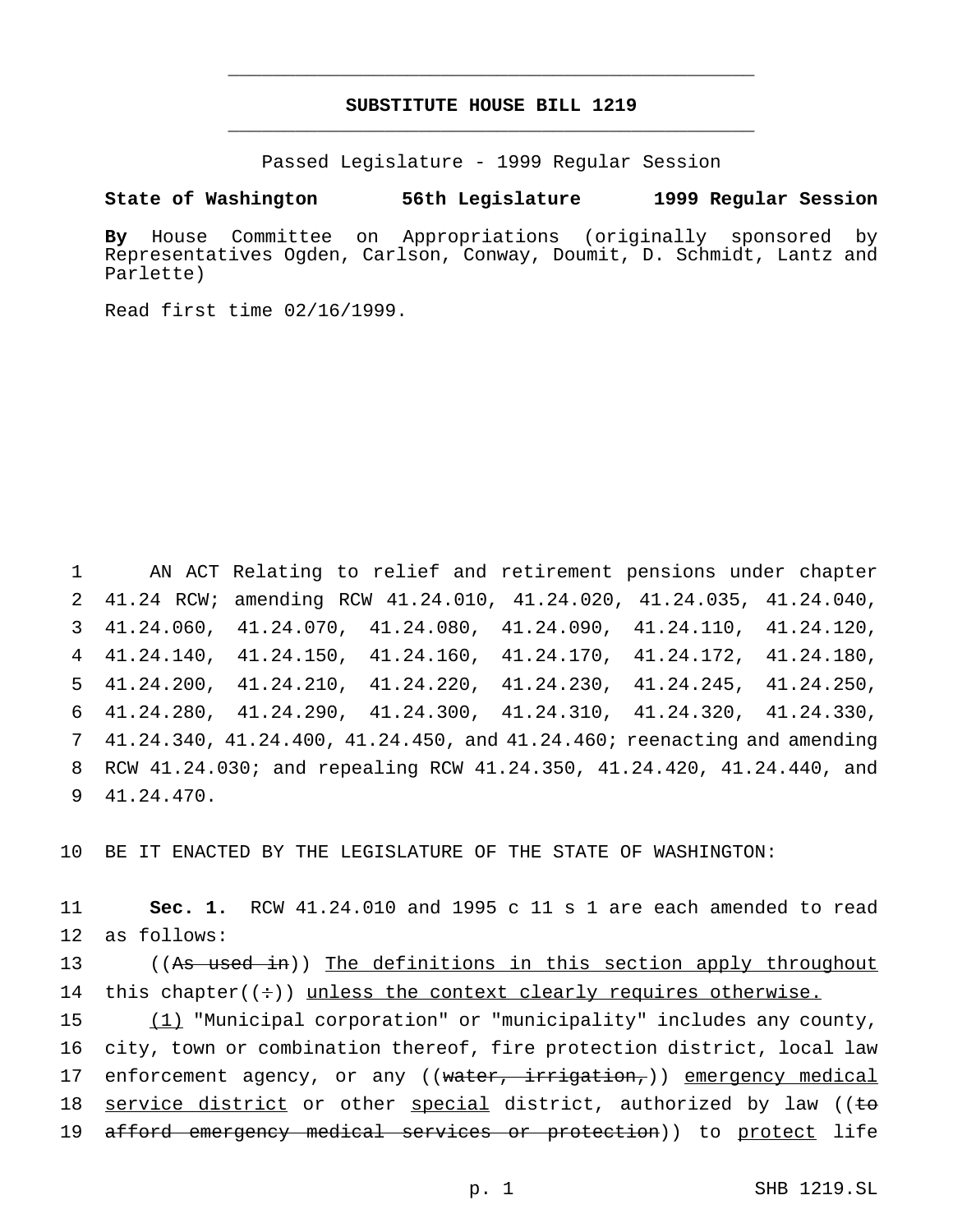1 ((and)) or property within its boundaries through a fire department, emergency workers, or reserve officers.

 (2) "Fire department" means any regularly organized fire department or emergency medical service district consisting wholly of volunteer fire fighters, or any part-paid and part-volunteer fire department duly organized and maintained by any municipality: PROVIDED, That any such municipality wherein a part-paid fire department is maintained may by appropriate legislation permit the full-paid members of its department to come under the provisions of chapter 41.16 RCW.

10 (3) "Fire fighter" includes any fire fighter or emergency worker who is a member of any fire department of any municipality but shall not include full time, paid fire fighters who are members of the Washington law enforcement officers' and fire fighters' retirement system, with respect to periods of service rendered in such capacity. (4) "Emergency worker" means any emergency medical service personnel, regulated by chapters 18.71 and 18.73 RCW, who is a member of an emergency medical service district but shall not include full- time, paid emergency medical service personnel who are members of the Washington public employees' retirement system, with respect to periods of service rendered in such capacity.

21 (5) "Performance of duty" or "performance of service" shall be construed to mean and include any work in and about company quarters (( $\theta$ r)), any fire station, any law enforcement office or precinct, or any other place under the direction or general orders of the chief or other officer having authority to order such member to perform such 26 work; responding to, working at, or returning from an alarm of fire $<sub>L</sub>$ </sub> 27 emergency call, or law enforcement duties; drill or training; or any work performed of an emergency nature in accordance with the rules and 29 regulations of the fire department or local law enforcement agency.

 (6) "State board" means the state board for volunteer fire fighters 31 and reserve officers ((created herein)).

32 (7) "Board of trustees" or "local board" means: (a) For matters 33 affecting fire fighters, a fire fighter board of trustees created under 34 RCW 41.24.060 (( $\Theta$ r<sub>r</sub>)); (b) for matters affecting an emergency worker, an emergency medical service district board of trustees created under 36 RCW 41.24.330; or (c) for matters affecting reserve officers, a reserve 37 officer board of trustees created under RCW 41.24.460.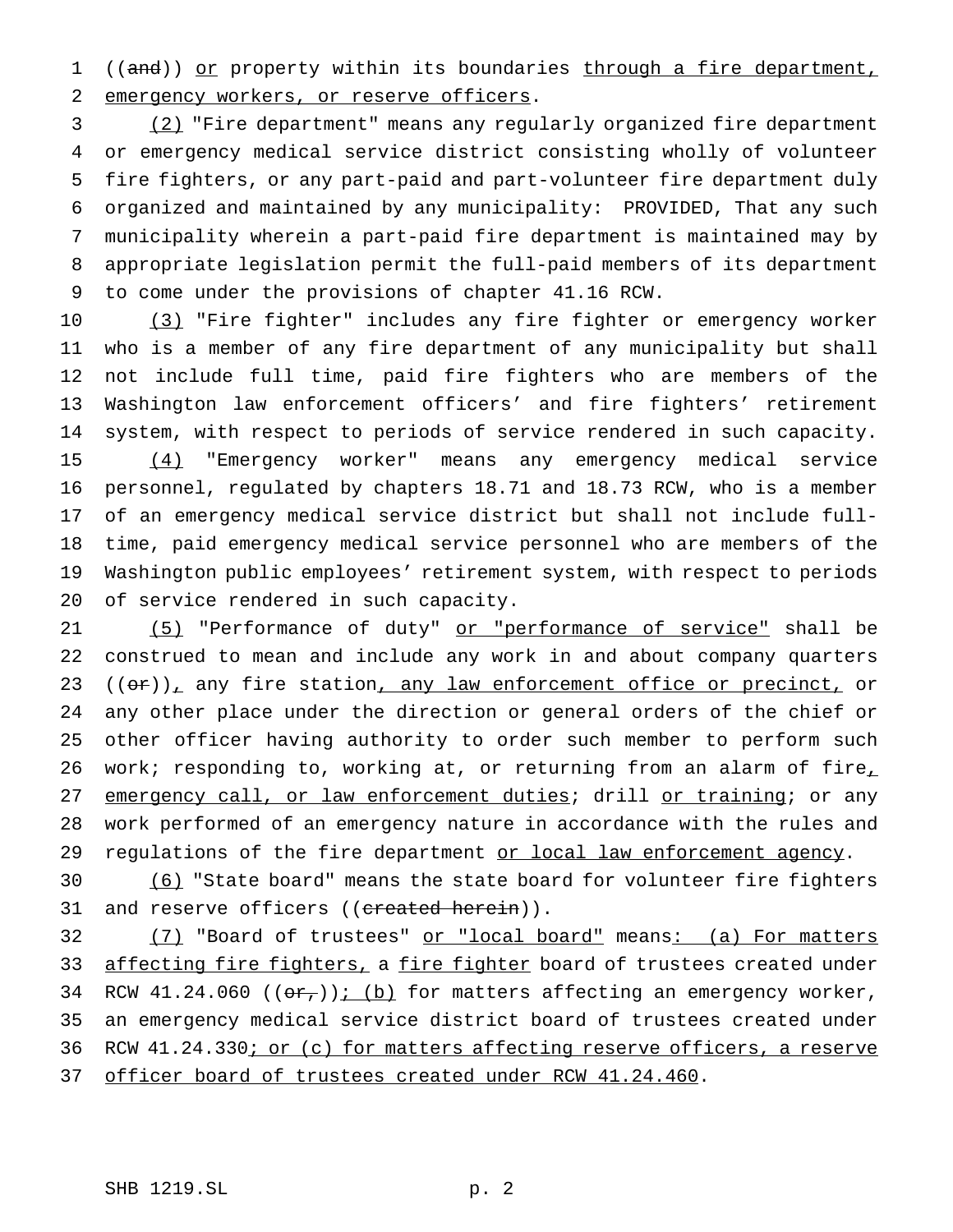(8) "Appropriate legislation" means an ordinance when an ordinance is the means of legislating by any municipality, and resolution in all other cases.

 (9) "Reserve officer" means the same as defined by the Washington state criminal justice training commission under chapter 43.101 RCW, but shall not include full-time, paid law enforcement officers who are members of the Washington law enforcement officers' and fire fighters' 8 retirement system, with respect to periods of service rendered in such capacity.

10 (10) "Participant" means: (a) For purposes of relief, any reserve 11 officer who is or may become eligible for relief under this chapter or 12 any fire fighter or emergency worker; and (b) for purposes of 13 retirement pension, any fire fighter, emergency worker, or reserve officer who is or may become eligible to receive a benefit of any type under the retirement provisions of this chapter, or whose beneficiary may be eligible to receive any such benefit.

17 (11) "Relief" means all medical, death, and disability benefits 18 available under this chapter that are made necessary from death, 19 sickness, injury, or disability arising in the performance of duty, including benefits provided under RCW 41.24.110, 41.24.150, 41.24.160, 41.24.175, 41.24.220, and 41.24.230, but does not include retirement pensions provided under this chapter.

 (12) "Retirement pension" means retirement payments for the performance of service, as provided under RCW 41.24.170, 41.24.172, 41.24.175, 41.24.180, and 41.24.185.

 (13) "Principal fund" means the volunteer fire fighters' and reserve officers' relief and pension principal fund created under RCW 41.24.030.

 (14) "Administrative fund" means the volunteer fire fighters' and reserve officers' administrative fund created under RCW 41.24.030.

 **Sec. 2.** RCW 41.24.020 and 1989 c 91 s 9 are each amended to read as follows:

 (1) Every municipal corporation maintaining and operating a regularly organized fire department shall make provision by appropriate legislation for the enrollment of every fire fighter under the relief 36 ((and compensation)) provisions of this chapter for the purpose of providing protection for all its fire fighters and their families from 38 death, sickness, injury, or disability arising in the performance of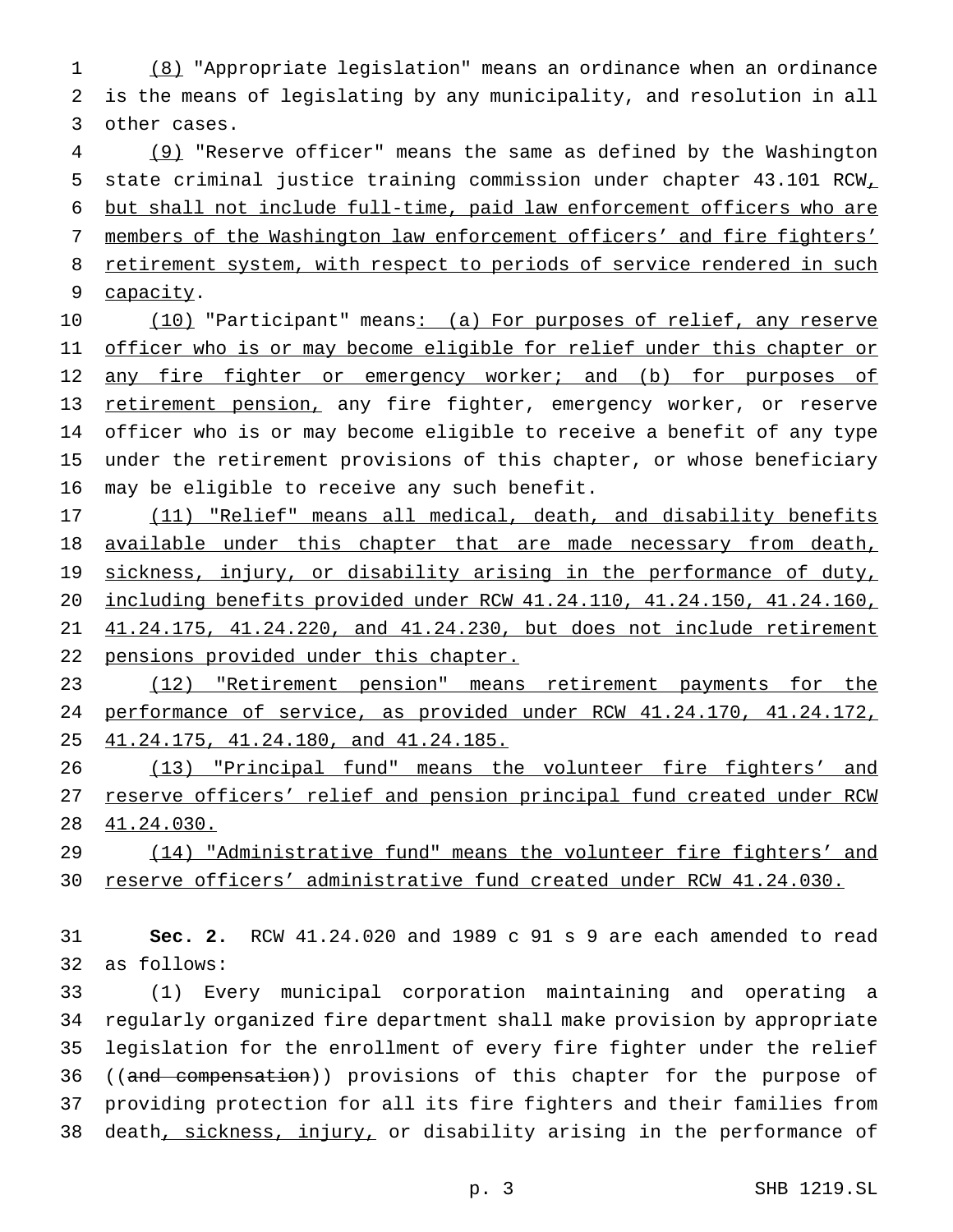1 their duties as fire fighters((: PROVIDED, That)). Nothing ((herein)) 2 in this chapter shall prohibit any municipality from providing such 3 additional protection for relief ((and compensation, or death benefit)) 4 as it may deem proper.

5 (2) Any municipal corporation maintaining and operating a regularly 6 organized fire department may make provision by appropriate legislation 7 ((whereby)) allowing any member of its fire ((fighter may)) department 8 to enroll under the retirement pension provisions of this chapter ((for 9 the purpose of enabling any fire fighter, so electing, to avail himself 10 or herself of the retirement provisions of this chapter)).

11 (3) Every municipal corporation shall make provisions for the 12 collection and payment of the fees ((as herein)) provided under this 13 chapter, and shall continue to make such provisions for all fire 14 fighters who come under this chapter as long as they shall continue to 15 be members of its fire department.

16 **Sec. 3.** RCW 41.24.030 and 1995 c 45 s 1 and 1995 c 11 s 3 are each 17 reenacted and amended to read as follows:

18 (1) ((There)) The volunteer fire fighters' and reserve officers' 19 relief and pension principal fund is created in the state treasury as 20 a trust fund for the benefit of the participants covered by this 21 chapter((, which shall be designated the volunteer fire fighters' 22 relief and pension principal fund and shall consist)) consisting of:

23 (a) All bequests, fees, gifts, emoluments, or donations given or 24 paid to the fund.

25 (b) An annual fee for each member of its fire department to be paid 26 by each municipal corporation for the purpose of affording ((the 27 members of its fire department with protection from death or disability 28 as)) relief provided in this chapter for fire fighters as follows:

29 (i) Ten dollars for each volunteer or part-paid member of its fire 30 department;

 (ii) A sum equal to one and one-half of one percent of the annual salary attached to the rank of each full-paid member of its fire department, prorated for 1970 on the basis of services prior to March 34 1, 1970.

35 (c) An annual fee for each emergency worker of an emergency medical 36 service district paid by the district that is sufficient to pay the 37 full costs of covering the emergency worker under the relief provisions 38 of this chapter, including operating expenses. The state board shall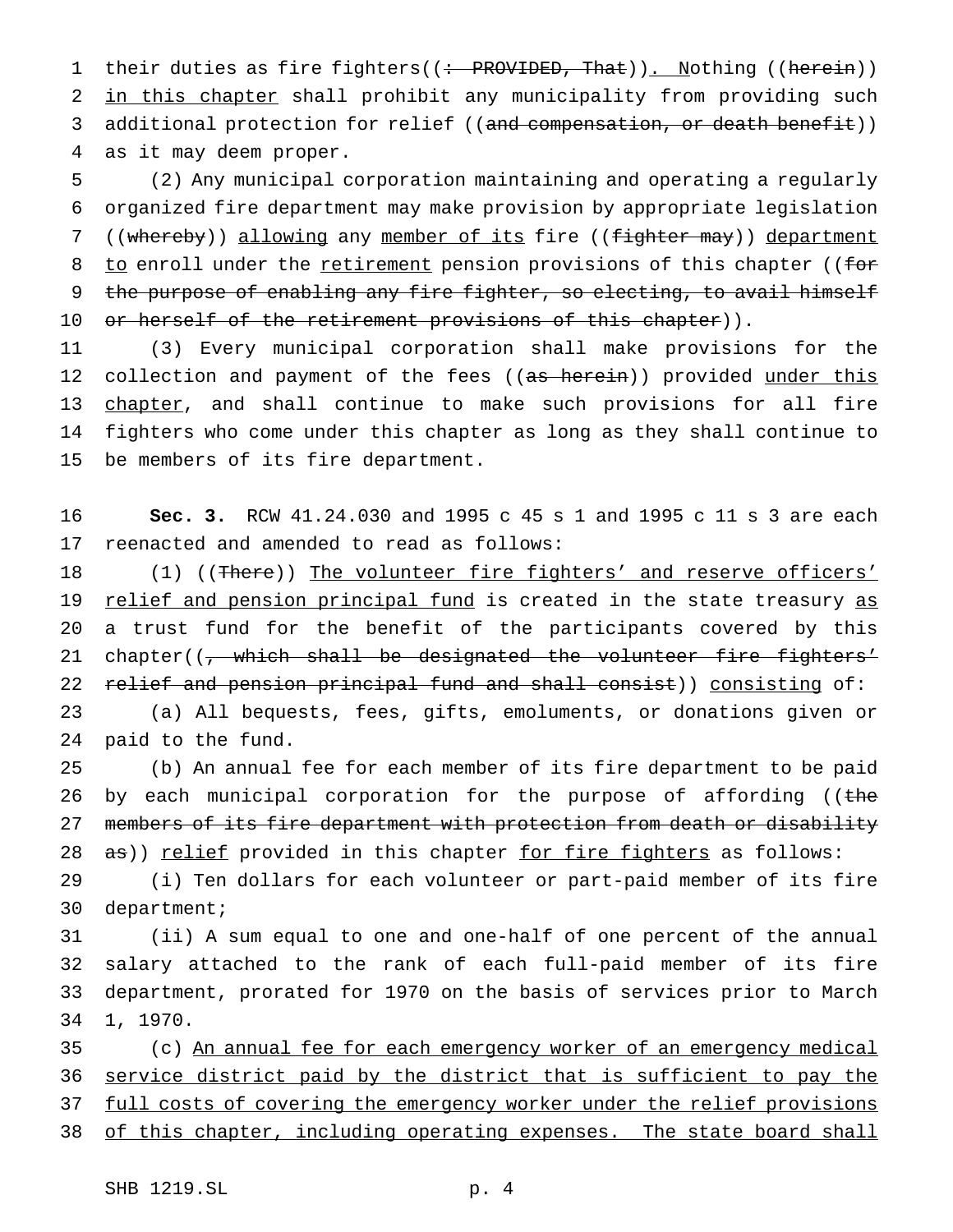1 determine the amount of this fee based on the latest actuarial 2 valuation of the system.

3 (d) Where a municipal corporation has elected to make relief 4 provisions of this chapter available to its reserve officers, an annual 5 fee for each reserve officer paid by the municipal corporation that is 6 sufficient to pay the full costs of covering the reserve officer under 7 the relief provisions of this chapter, including operating expenses. 8 The state board shall determine the amount of this fee based on the 9 latest actuarial valuation of the system.

10 (e) Where a municipal corporation has elected to make ((available 11 <del>to the members of its fire department</del>)) the retirement <u>pension</u> 12 provisions ((as provided in)) of this chapter available to members of 13 its fire department, an annual fee of sixty dollars for each of its 14 fire fighters electing to enroll ((therein)), thirty dollars of which 15 shall be paid by the municipality and thirty dollars of which shall be 16 paid by the fire fighter. However, nothing in this section prohibits 17 any municipality from voluntarily paying the fire fighters' ((share of 18 the)) fee for this retirement ((provision)) pension coverage.

19 (((d))) (f) Where an emergency medical service district has elected 20 to make the retirement pension provisions of this chapter available to 21 its emergency workers, for each emergency worker electing to enroll: 22 (i) An annual fee of thirty dollars shall be paid by the emergency 23 worker; and (ii) an annual fee paid by the emergency medical service 24 district that, together with the thirty-dollar fee per emergency 25 worker, is sufficient to pay the full costs of covering the emergency 26 worker under the retirement pension benefits provided under this 27 chapter, including operating expenses. The state board shall determine 28 the amount of this fee based on the latest actuarial valuation of the 29 system. However, nothing in this section prohibits any emergency 30 medical service district from voluntarily paying the emergency workers' 31 fees for this retirement pension coverage.

32 (g) Where a municipal corporation has elected to make the 33 retirement <u>pension</u> provisions of this chapter available to its reserve 34 officers, for each reserve officer ((that elects)) electing to enroll:  $35$   $(i)$  An annual fee of thirty dollars shall be paid by the reserve 36 officeri and (ii) an annual fee ((determined by the state board)) paid 37 by the municipal corporation that, together with the thirty-dollar fee 38 per reserve officer, is sufficient to pay the full costs of covering 39 the reserve officer under the retirement pension benefits provided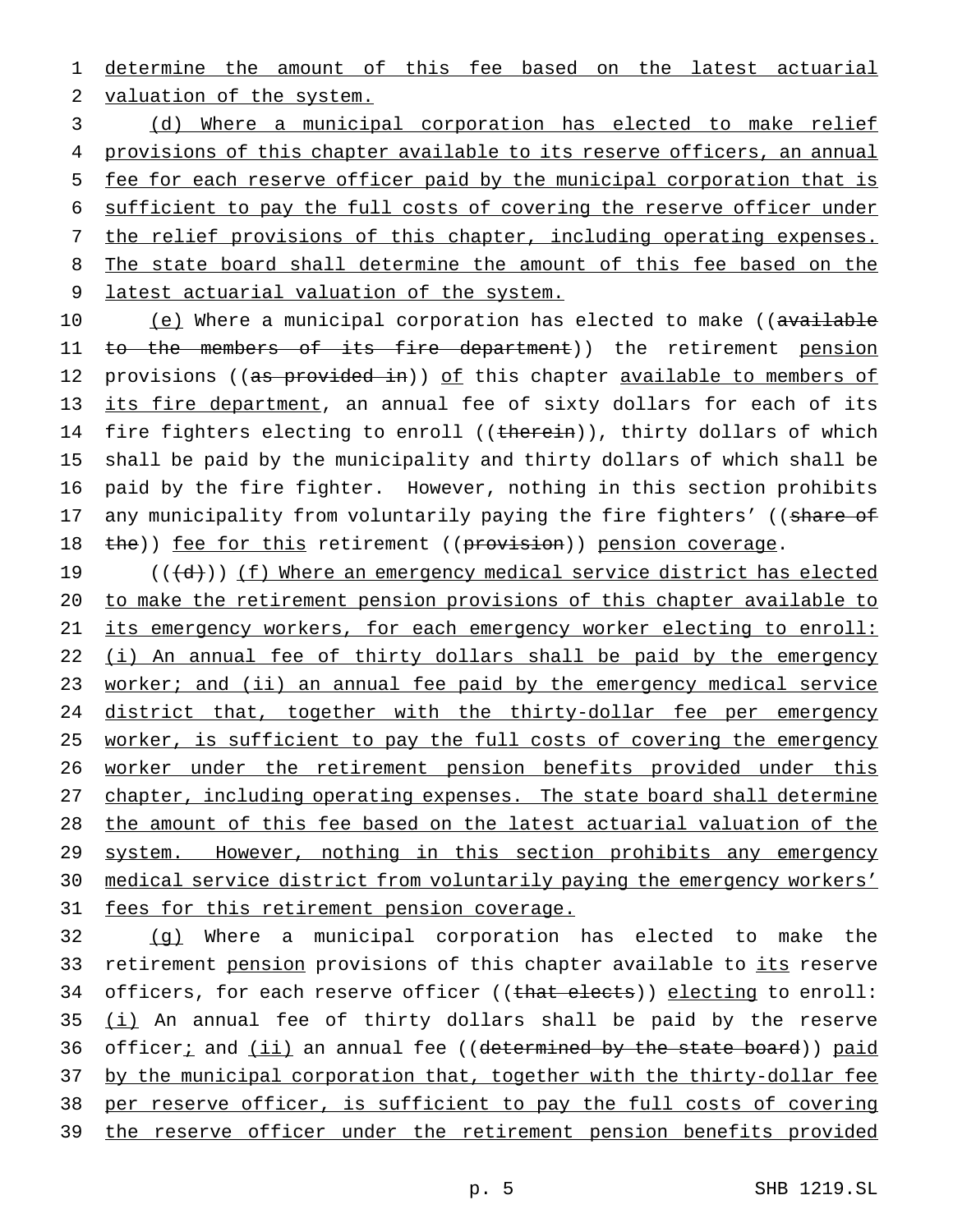1 under this chapter, including operating expenses. The state board 2 shall determine the amount of this fee based on the latest actuarial 3 valuation ((shall be paid by the municipal corporation. The fee paid 4 by the municipal corporation may include operating expenses.

 (e) Forty percent of all moneys received by the state from taxes on fire insurance premiums shall be paid into the state treasury and credited to the administrative fund created in subsection (2) of this 8 section)) of the system. However, nothing in this section prohibits any municipal corporation from voluntarily paying the reserve officers' 10 fees for this retirement pension coverage.

11  $((f+))$  (h) Moneys transferred from the administrative fund, as 12 provided under subsection (4) of this section, which may only be used 13 to pay relief and retirement pensions for fire fighters.

14 (i) Earnings from the investment of moneys in the principal fund. 15 (2) The state investment board, upon request of the state treasurer 16 shall have full power to invest ((or reinvest such)), reinvest, manage, 17 contract, sell, or exchange investments acquired from that portion of 18 the amounts credited to the principal fund as is not, in the judgment 19 of the state ((treasurer)) board, required to meet current withdrawals. 20 ((Such)) Investments shall be made in the manner prescribed by RCW 21 43.84.150 and not otherwise.

 $22$  ( $(\frac{1}{9})$ ) All bonds, investments, or other obligations purchased 23 ((according to  $(f)$  of this subsection shall be forthwith)) by the state 24 investment board shall be placed in the custody of the state treasurer, 25 and he or she shall collect the principal thereof and interest thereon 26 when due.

27 The state investment board may sell any of the bonds, investments, 28 or obligations so acquired and the proceeds thereof shall be paid to 29 the state treasurer.

30 (3) The interest, earnings, and proceeds from the sale and 31 redemption of any ((bonds or other obligations)) investments held by 32 the principal fund and invested by the state investment board shall be 33 credited to and form a part of the principal fund, less the allocation 34 to the state investment board expense account pursuant to RCW 35 43.33A.160.

36 Subject to restrictions contained in this chapter, all amounts 37 credited to the principal fund shall be available for making the 38 benefit payments required by this chapter.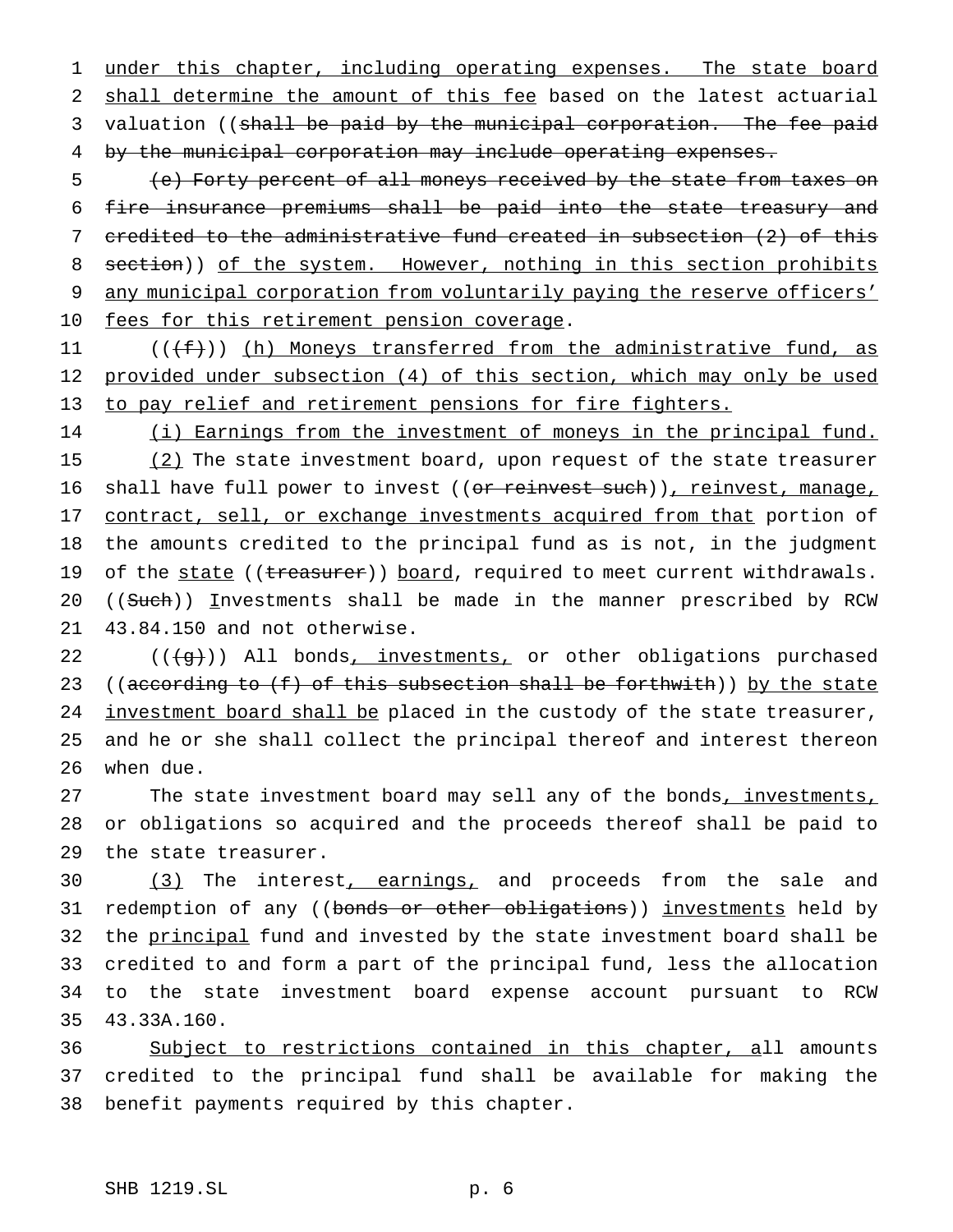The state treasurer shall make an annual report showing the condition of the fund.

 ( $(\frac{2}{3})$ ) (4) The volunteer fire fighters' ((relief and pension)) and 4 reserve officers' administrative fund is ((hereby)) created in the 5 state treasury. Moneys in the ((account)) fund, including unanticipated revenues under RCW 43.79.270, may be spent only after appropriation, and may be used only for operating expenses of the 8 volunteer fire fighters' and reserve officers' relief and pension principal fund, the operating expenses of the volunteer fire fighters' 10 ((relief and pension)) and reserve officers' administrative fund, or for transfer from the administrative fund to the principal fund.

12 (a) Forty percent of all moneys received by the state from taxes on 13 fire insurance premiums shall be paid into the state treasury and 14 credited to the administrative fund.

15 (b) The state board shall compute a percentage of the amounts credited to the administrative fund to be paid into the principal fund.  $((+b))$   $(c)$  For the purpose of providing amounts to be used to defray the cost of administration of the principal and administrative funds, the state board shall ascertain at the beginning of each biennium and request from the legislature an appropriation from the administrative fund sufficient to cover estimated expenses for the biennium.

 **Sec. 4.** RCW 41.24.035 and 1989 c 194 s 2 are each amended to read as follows:

25 The state board is authorized to pay from the ((interest)) earnings 26 of the ((trust funds of the system)) principal fund and administrative 27 fund lawful obligations of the system for legal expenses and medical expenses which expenses are primarily incurred for the purpose of 29 protecting the ((trust)) principal fund or are incurred in compliance with statutes governing such funds.

 The term "legal expense" includes, but is not limited to, legal services provided through the legal services revolving fund, fees for expert witnesses, travel expenses, fees for court reporters, cost of transcript preparation, and reproduction of documents.

 The term "medical costs" includes, but is not limited to, expenses for the medical examination or reexamination of members or retirees, the costs of preparation of medical reports, and fees charged by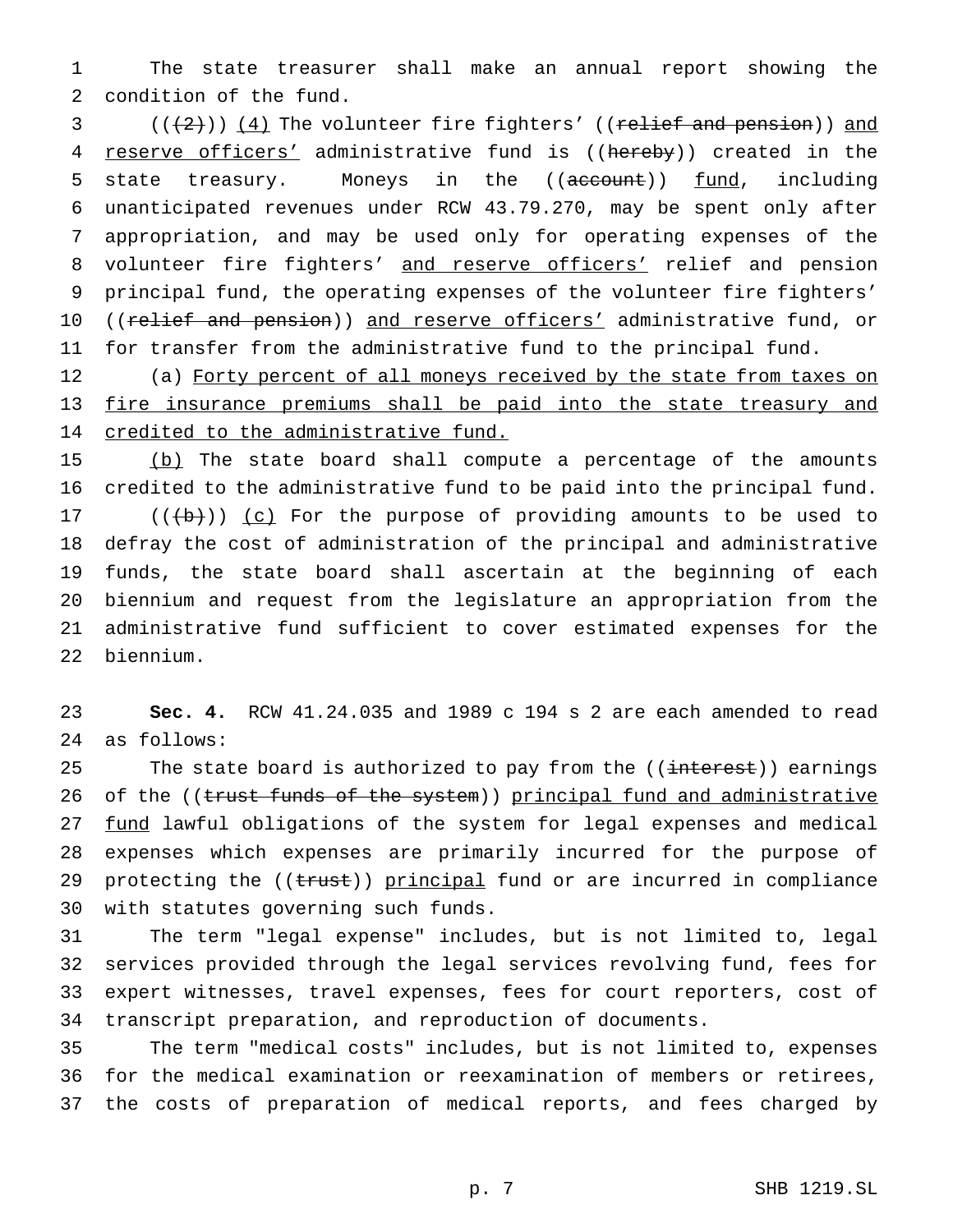1 medical professionals for attendance at discovery proceedings or 2 hearings.

3 **Sec. 5.** RCW 41.24.040 and 1995 c 11 s 5 are each amended to read 4 as follows:

5 On or before the first day of March of each year, every ((municipal 6 corporation)) municipality shall pay such amount as shall be due from 7 it to ((said)) the principal fund, together with the amounts collected 8 from the participants((: PROVIDED, That no fire fighter 9 [participant])). A participant shall not forfeit his or her right to 10 participate in the relief ((<del>and compensation</del>)) provisions of this 11 chapter by reason of ((nonpayment: PROVIDED FURTHER, That no)) the 12 municipal corporation failing to pay the amount due from it. A 13 participant shall not forfeit his or her right to participate in the 14 retirement pension provisions of this chapter until after March 1st of 15 ((such)) the year((: AND PROVIDED FURTHER, That)) in which the 16 municipality fails to make the required payments. Where a municipality 17 has failed to pay or remit the annual fees required within the time 18 provided, such delinquent payment shall bear interest at the rate of 19 one percent per month from March 1st until paid((: AND PROVIDED 20 FURTHER, That)) or remitted. Where a participant has forfeited his or 21 her right to participate in the retirement provisions of this chapter 22 that participant may be reinstated so as to participate to the same 23 extent as if all fees had been paid by the payment of all back fees 24 with interest at the rate of one percent per month provided he or she 25 has at all times been otherwise eligible.

26 **Sec. 6.** RCW 41.24.060 and 1981 c 213 s 7 are each amended to read 27 as follows:

28 A fire fighter board of trustees is created and established to 29 administer this chapter in every municipal corporation maintaining a 30 regularly organized fire department ((there is hereby created and 31 established a board of trustees for the administration of this chapter. 32 Such)). A fire fighter board of trustees shall consist of the mayor, 33 city clerk or comptroller, and one councilmember of such municipality, 34 the chief of the fire department, and one member of the fire department 35 to be elected by the members of such fire department for a term of one 36 year and annually thereafter. Where a municipality is governed by a 37 board, the chair, one member of the board, and the secretary or clerk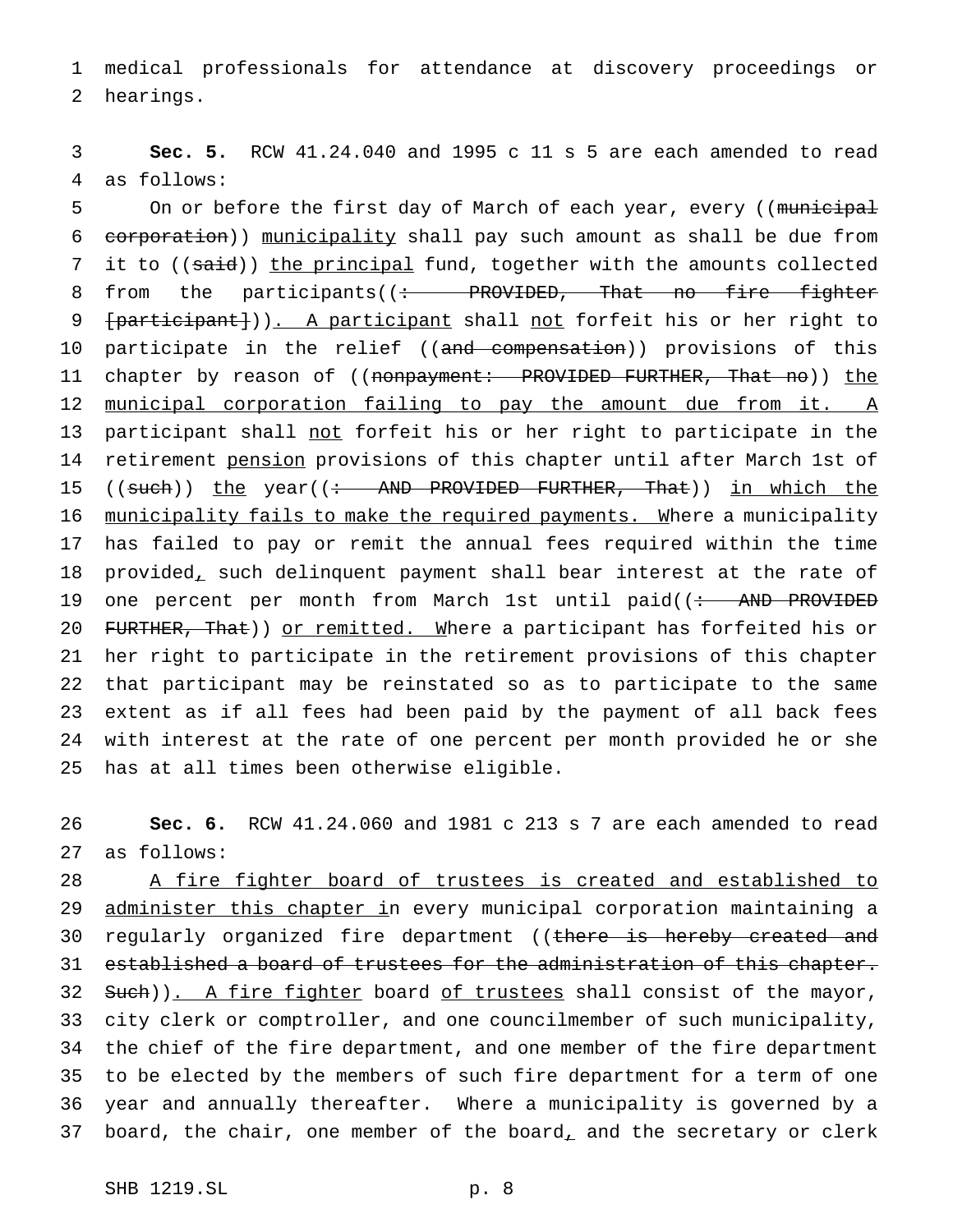1 thereof shall serve as members of ((said)) the fire fighter board of 2 trustees in lieu of the mayor, clerk or comptroller<sub>1</sub> and councilmember.

3 **Sec. 7.** RCW 41.24.070 and 1969 c 118 s 1 are each amended to read 4 as follows:

5 The mayor or ((chairman)) chair of the board or commission of any 6 ((such)) municipality with a fire department, or his or her designee, 7 shall be ((chairman)) chair of the fire fighter board of trustees, and 8 the clerk or comptroller or secretary of any such municipality, board, 9 or commission, or his or her designee, shall be the secretary-treasurer 10 of the board of trustees.

11 The secretary shall keep a public record of all proceedings( $(\tau)$ ) 12 and of all receipts and disbursements made by the board of trustees 13  $((and))_{\perp}$  shall make an annual report of its expenses and disbursements 14 with a full list of the beneficiaries of ((said)) the principal fund in 15 ((such)) the municipality, ((such record to be placed on file in such 16 municipality. Such forms as shall be necessary for the proper 17 administration of this fund and of making the reports required 18 hereunder shall be provided by the state board)) and shall make all 19 required reports to the state board. The state board shall provide all 20 necessary forms to fire fighter boards of trustees.

21 **Sec. 8.** RCW 41.24.080 and 1989 c 91 s 12 are each amended to read 22 as follows:

23 The board of trustees of each municipal corporation shall provide 24 for enrollment of all members of its fire department under the ((death 25 and disability)) relief provisions ((hereof)) of this chapter; provide 26 for enrollment of all its reserve officers under the relief provisions 27 of this chapter if it has extended these relief provisions to its 28 reserve officers; receive all applications for the enrollment under the 29 retirement pension provisions ((hereof)) of this chapter when the 30 municipality has ((elected to enroll thereunder)) extended these 31 retirement pension provisions to its fire fighters or reserve officers; 32 provide for disbursements of relief ((and compensation)); determine the 33 eligibility of fire fighters and reserve officers for retirement 34 pensions; and pass on all claims and direct payment thereof from the 35 ((volunteer fire fighters' relief and pension)) principal fund to those 36 entitled thereto. Vouchers shall be issued to the persons entitled 37 thereto by the local board. It shall send to the state board, after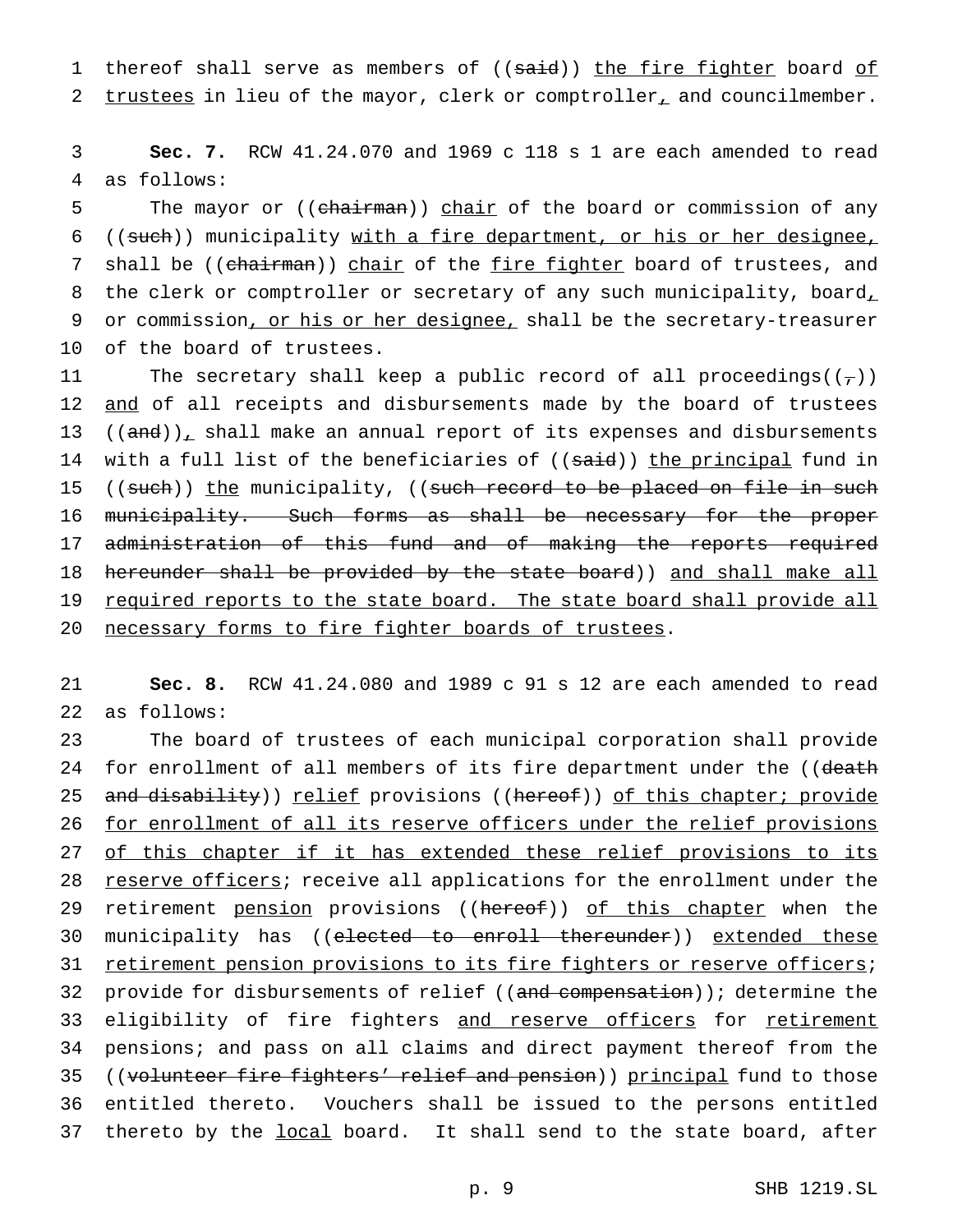1 each meeting, a voucher for each person entitled to payment from the 2 principal fund, stating the amount of such payment and for what 3 granted, which voucher shall be certified and signed by the 4 ((chairman)) chair and secretary of the local board. The state board, 5 after review and approval, shall cause a warrant to be issued on the 6 principal fund for the amount specified and approved on each voucher( $($ : 7 PROVIDED, That in)). However, in retirement pension cases after the 8 applicant's eligibility for pension is verified, the state board shall 9 authorize the regular issuance of monthly warrants or electronic 10 transfers of funds in payment ((thereof)) of the retirement pension 11 without further action of the board of trustees of any such 12 municipality.

13 **Sec. 9.** RCW 41.24.090 and 1945 c 261 s 9 are each amended to read 14 as follows:

15 ((Said)) A board of trustees shall meet on the call of its 16 ((chairman)) chair on a regular monthly meeting day when there is 17 business to come before it. The ((chairman)) chair shall be required 18 to call a meeting on any regular meeting day at the request of any 19 member of the fund or his or her beneficiary claiming any relief( $(\tau$ 20 compensation)) or retirement pension ((therefrom)).

21 **Sec. 10.** RCW 41.24.110 and 1989 c 91 s 13 are each amended to read 22 as follows:

23 The local board shall make provisions for ((the employment of a)) 24 reimbursing regularly licensed practicing physicians ((for the 25 examination of members of fire departments)) and other medical staff 26 who examine participants making application for membership. ((Such 27 appointed physician shall visit and examine all sick and injured fire 28 fighters,)) Physicians and other medical staff shall perform such 29 services and operations and render all medical aid and care necessary 30 for the recovery and treatment of ((fire fighters)) participants on 31 account of injury, sickness, or disability received while in the 32 performance of duties((- Such appointed physician)) and shall be paid 33 ((his or her fees from said)) for these services from the principal 34 fund, but not in excess of the schedule of fees for like services 35 approved by the director of labor and industries under Title 51 RCW.  $36$  ((No)) A physician or ((surgeon)) other medical staff, who is not 37 approved by the local board, shall not receive or be entitled to any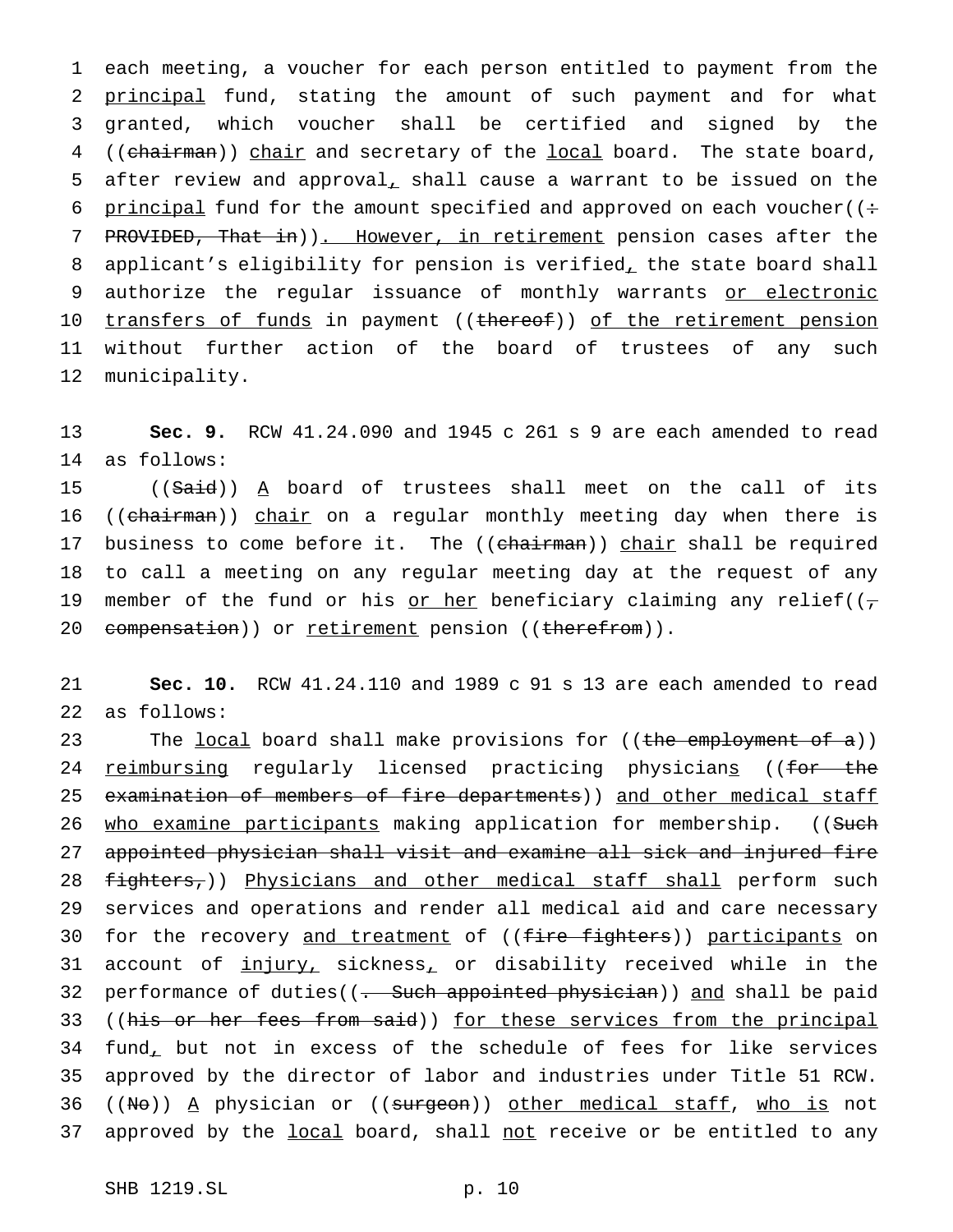1 compensation from ((said)) the principal fund as the private or 2 attending physician or other private or attending medical staff of any 3 ((fire fighter)) participant. ((No)) A person shall not have any right 4 of action against the local board ((of trustees of said fund)) for the 5 negligence of any physician or ((surgeon employed by it)) other medical 6 staff who is reimbursed from the principal fund. Any physician 7 ((employed by the board to attend upon any fire fighter)) or other 8 medical staff who is reimbursed from the principal fund for providing 9 service or care for a participant shall report his or her findings in 10 writing to ((said)) the local board and the state board.

11 **Sec. 11.** RCW 41.24.120 and 1969 c 118 s 3 are each amended to read 12 as follows:

 The local board shall initially hear and decide all applications 14 for relief or ((compensation and)) retirement pensions under this chapter, subject to review by, or appeal by the proper person to, the state board where decision on such review or appeal shall be final and conclusive.

18 **Sec. 12.** RCW 41.24.140 and 1989 c 91 s 14 are each amended to read 19 as follows:

20 ((Said board of trustees shall have the power and authority to ask 21 for the appointment of)) A local board may appoint a guardian whenever 22 and wherever the claim of a ((fire fighter)) participant or his or her 23 beneficiary would, in the opinion of the local board, be best served 24 ((thereby)) by the appointment. The local board shall have full power 25 to make and direct the payments ((herein provided for)) under this 26 chapter to any person entitled ((thereto)) to the payments without the 27 necessity of any guardianship or administration proceedings, when in 28 its judgment, it shall determine it to be for the best interests of the 29 beneficiary.

30 **Sec. 13.** RCW 41.24.150 and 1996 c 57 s 1 are each amended to read 31 as follows:

32 Mhenever a ((<del>fire fighter serving in any capacity as a member of</del> 33 the fire fighter's own fire department subject to the provisions of 34 this chapter)) participant becomes physically or mentally disabled, 35 injured, or sick, in consequence or as the result of the performance of 36 his or her duties, so as to be wholly prevented from engaging in each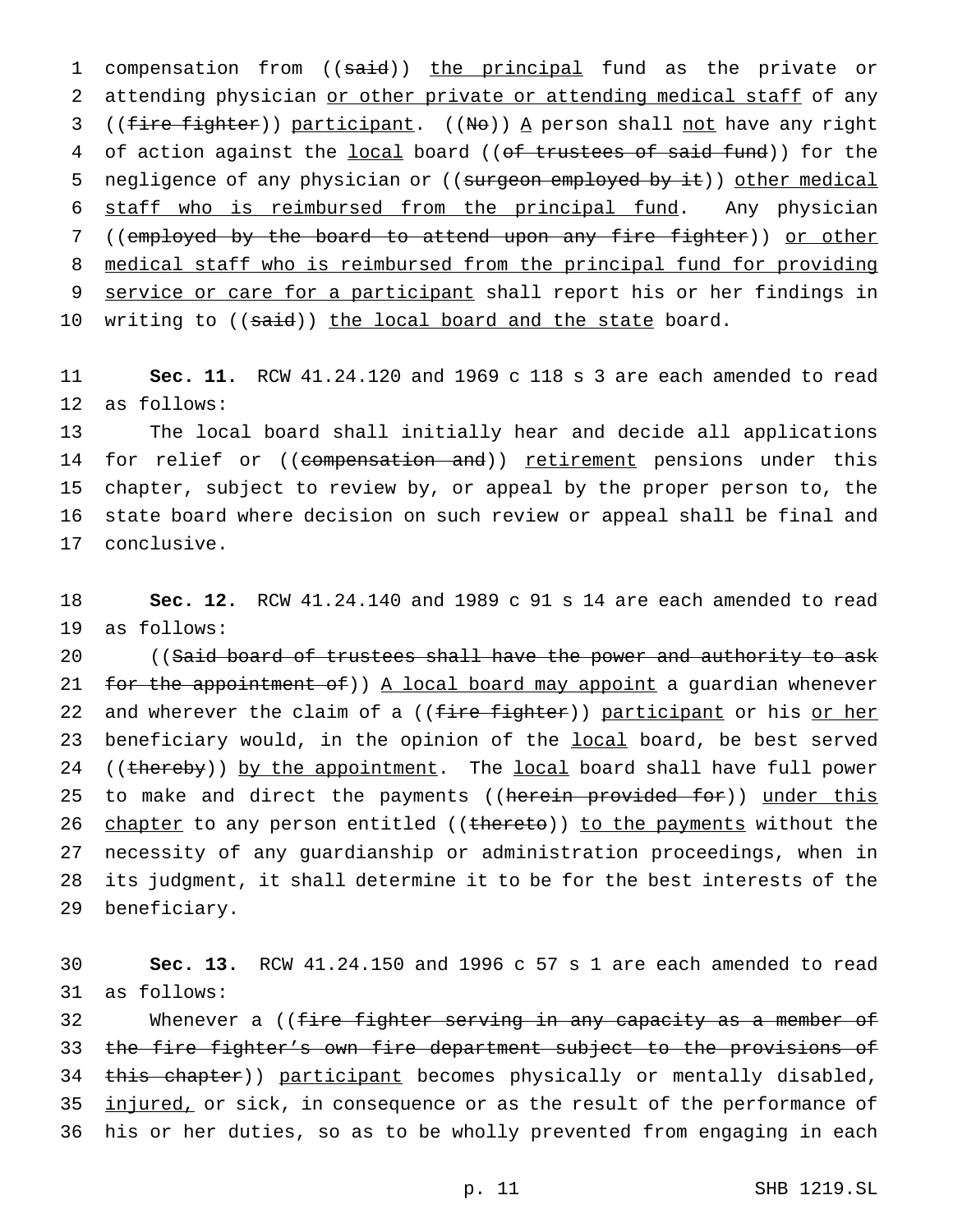and every duty of his or her regular occupation, business, or 2 profession, he or she shall be paid from the principal fund monthly, an amount equal to his or her monthly wage as certified by the local board or two thousand five hundred fifty dollars, whichever is less, for a period not to exceed six months, or an amount equal to his or her daily wage as certified by the local board or eighty-five dollars, whichever is less, per day for such period as is part of a month, after which period, if the member is incapacitated to such an extent that he or she is thereby prevented from engaging in any occupation or performing any work for compensation or profit or if the member sustained an injury after October 1, 1978, which resulted in the loss or paralysis of both legs or arms, or one leg and one arm, or total loss of eyesight, but such injury has not prevented the member from engaging in an occupation or performing work for compensation or profit, he or she is entitled to draw from the fund monthly, the sum of one thousand two hundred seventy-five dollars so long as the disability continues, except as 17 ((hereinafter)) provided((: PROVIDED, That)). However, if the 18 ((member)) participant has a wife or husband and/or a child or children unemancipated or under eighteen years of age, he or she is entitled to draw from the fund monthly the additional sums of two hundred fifty- five dollars because of the fact of his wife or her husband, and one hundred ten dollars because of the fact of each child unemancipated or under eighteen years of age, all to a total maximum amount of two thousand five hundred fifty dollars.

25 The state board may at any time reopen the grant of such disability pension if the pensioner is gainfully employed, and may reduce it in the proportion that the annual income from such gainful employment bears to the annual income received by the pensioner at the time of his 29 or her disability((: PROVIDED, That)).

30 Mhere a ((fire fighter)) participant sustains a permanent partial 31 disability the state board may provide that ((such)) the injured ((fire 32 fighter shall)) participant receive a lump sum compensation therefor to the same extent as is provided for permanent partial disability under the workers' compensation act under Title 51 RCW in lieu of such monthly disability payments.

 **Sec. 14.** RCW 41.24.160 and 1998 c 151 s 1 are each amended to read as follows: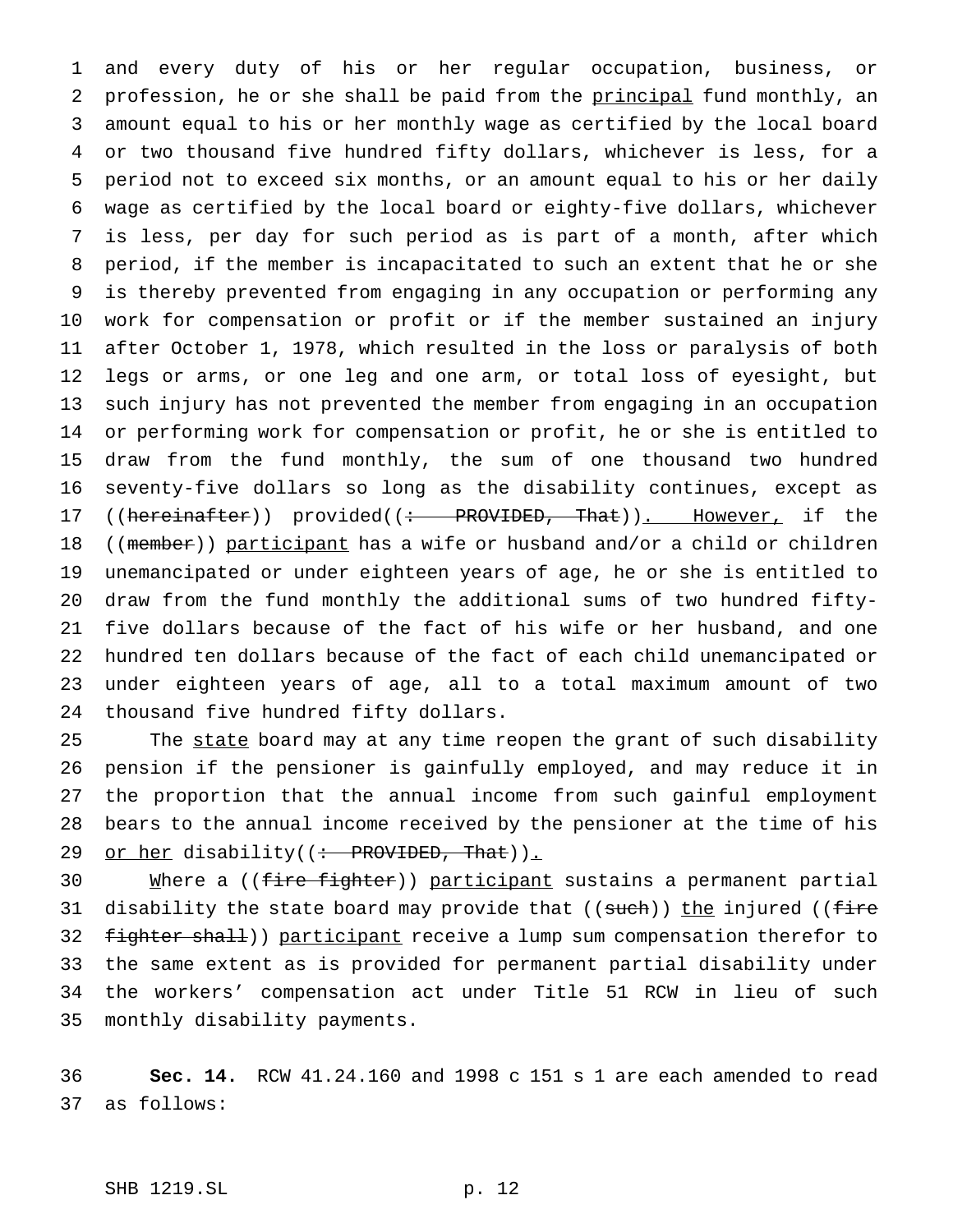(1) Whenever a ((fire fighter, or a reserve officer provided a benefit under this section,)) participant dies as the result of injuries received, or sickness contracted in consequence or as the result of the performance of his or her duties, the board of trustees 5 shall order and direct the payment from the principal fund of the sum of one hundred fifty-two thousand dollars to his widow or her widower, or if there is no widow or widower, then to his or her dependent child or children, or if there is no dependent child or children, then to his or her parents or either of them, and the sum of one thousand two hundred seventy-five dollars per month to his widow or her widower during his or her life together with the additional monthly sum of one hundred ten dollars for each child of the member, unemancipated or under eighteen years of age, dependent upon the member for support at the time of his or her death, to a maximum total of two thousand five hundred fifty dollars per month.

 (2) If the widow or widower does not have legal custody of one or 17 more dependent children of the deceased ((fire fighter)) participant or 18 if, after the death of the ((<del>fire fighter</del>)) participant, legal custody of such child or children passes from the widow or widower to another person, any payment on account of such child or children not in the legal custody of the widow or widower shall be made to the person or persons having legal custody of such child or children. Such payments on account of such child or children shall be subtracted from the amount to which such widow or widower would have been entitled had such widow or widower had legal custody of all the children and the widow or widower shall receive the remainder after such payments on account of such child or children have been subtracted. If there is no widow or widower, or the widow or widower dies while there are children, unemancipated or under eighteen years of age, then the amount of 30 ((eight)) one thousand two hundred ((twenty-five)) seventy-five dollars per month shall be paid for the youngest or only child together with an 32 additional ((seventy)) one hundred ten dollars per month for each 33 additional of such children to a maximum of ((<del>one</del>)) two thousand 34 ((six)) five hundred fifty dollars per month until they become emancipated or reach the age of eighteen years; and if there are no widow or widower, child, or children entitled thereto, then to his or 37 her parents or either of them the sum of ((eight)) one thousand two 38 hundred ((twenty-five)) seventy-five dollars per month for life, if it is proved to the satisfaction of the board that the parents, or either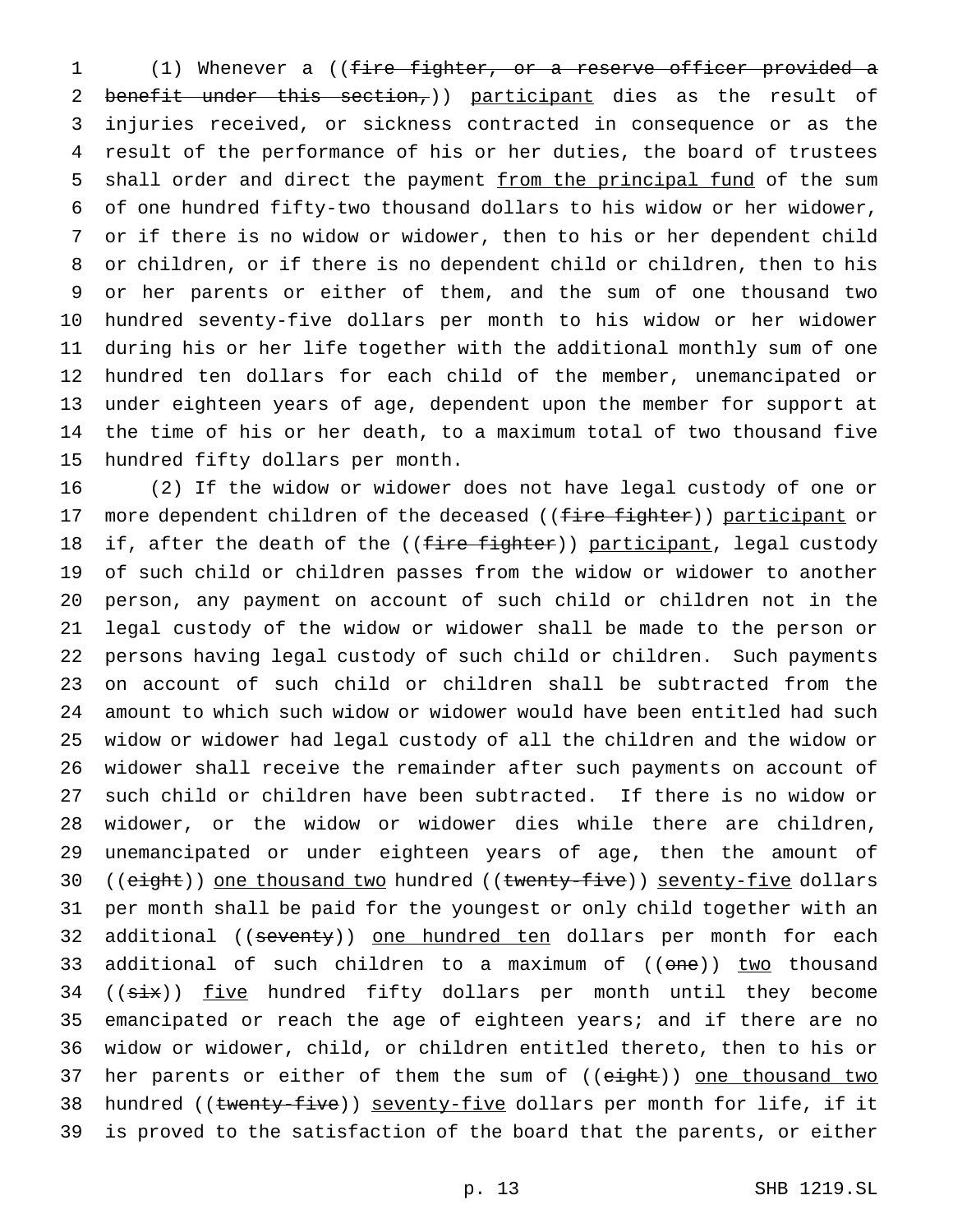of them, were dependent on the deceased for their support at the time of his or her death. In any instance in subsections (1) and (2) of this section, if the widow or widower, child or children, or the parents, or either of them, marries while receiving such pension the person so marrying shall thereafter receive no further pension from the fund.

 (3) In the case provided for in this section, the monthly payment provided may be converted in whole or in part into a lump sum payment, not in any case to exceed twelve thousand dollars, equal or proportionate, as the case may be, to the actuarial equivalent of the monthly payment in which event the monthly payments shall cease in whole or in part accordingly or proportionately. Such conversion may be made either upon written application to the state board and shall rest in the discretion of the state board; or the state board is 15 authorized to make, and authority is ((hereby)) given it to make, on its own motion, lump sum payments, equal or proportionate, as the case may be, to the value of the annuity then remaining in full satisfaction 18 of claims due to dependents. Within the rule ((aforesaid)) under this 19 subsection the amount and value of the lump sum payment may be agreed 20 upon between the applicant and the state board. ((Any person receiving a monthly payment under this section on June 29, 1961, may elect, within two years, to convert such payments into a lump sum payment as 23 provided in this section.))

 **Sec. 15.** RCW 41.24.170 and 1995 c 11 s 7 are each amended to read as follows:

 Except as provided in RCW 41.24.410, whenever any participant has been a member and served honorably for a period of ten years or more as an active member in any capacity, of any regularly organized 29 ((volunteer)) fire department or law enforcement agency of any 30 municipality in this state, and which municipality has adopted appropriate legislation allowing its fire fighters or reserve officers 32 to enroll in the retirement pension provisions of this chapter, and the 33 participant ((are)) has enrolled under the retirement pension 34 provisions( $(\tau)$ ) and ((the participant)) has reached the age of sixty- five years, the board of trustees shall order and direct that he or she 36 be retired and be paid a monthly pension from the principal fund as provided in this section.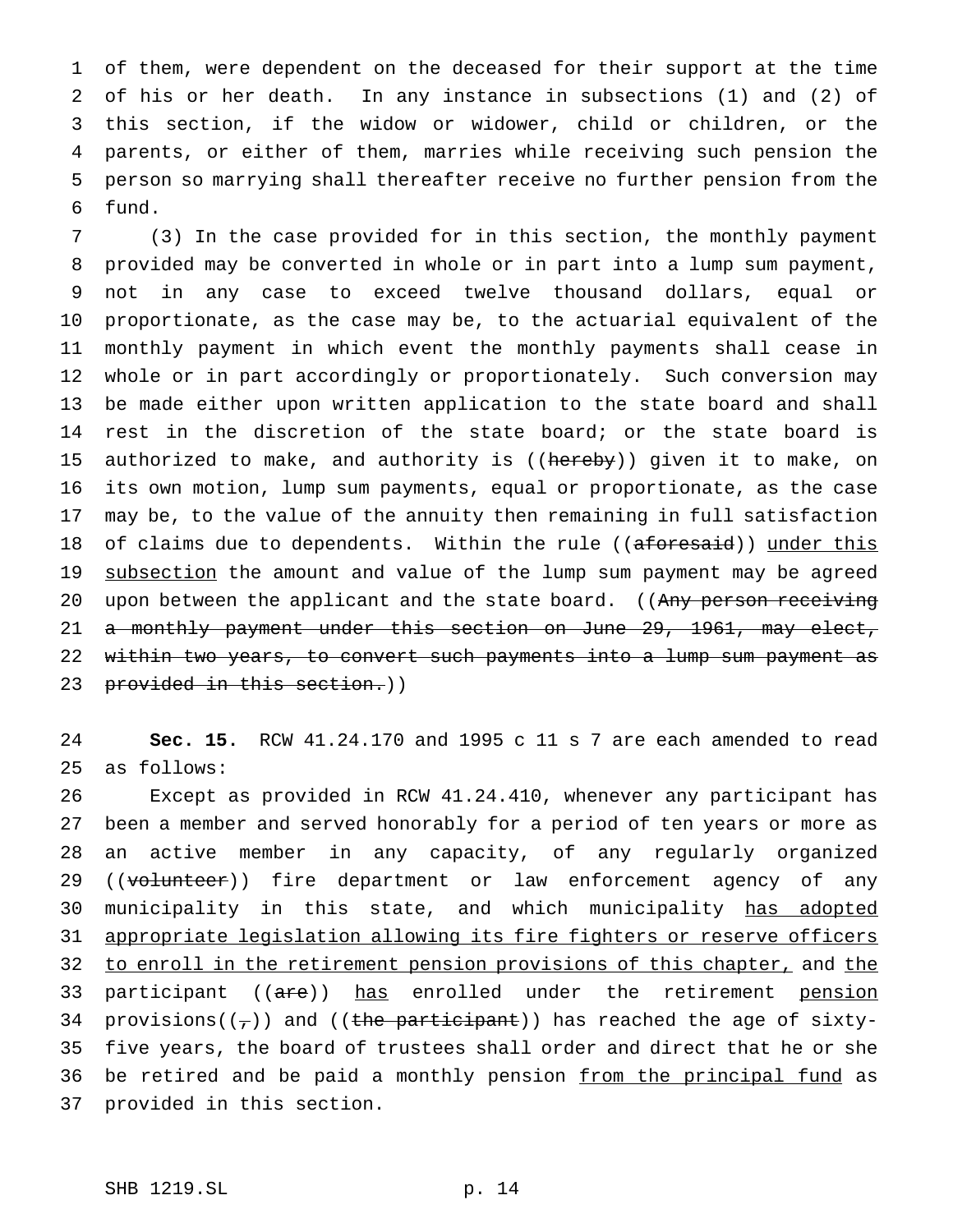Whenever a participant has been a member, and served honorably for a period of twenty-five years or more as an active member in any capacity, of any regularly organized volunteer fire department or law enforcement agency of any municipality in this state, and he or she has reached the age of sixty-five years, and the annual retirement fee has been paid for a period of twenty-five years, the board of trustees shall order and direct that he or she be retired and such participant be paid a monthly pension of two hundred twenty-five dollars from the fund for the balance of that participant's life.

 Whenever any participant has been a member, and served honorably for a period of twenty-five years or more as an active member in any capacity, of any regularly organized volunteer fire department or law enforcement agency of any municipality in this state, and the participant has reached the age of sixty-five years, and the annual retirement fee has been paid for a period of less than twenty-five years, the board of trustees shall order and direct that he or she be retired and that such participant shall receive a minimum monthly pension of twenty-five dollars increased by the sum of eight dollars each month for each year the annual fee has been paid, but not to exceed the maximum monthly pension provided in this section, for the balance of the participant's life.

 No pension provided in this section may become payable before the sixty-fifth birthday of the participant, nor for any service less than twenty-five years: PROVIDED, HOWEVER, That:

 (1) Any participant, upon completion of twenty-five years' service and attainment of age sixty, may irrevocably elect, in lieu of the pension to which that participant would be entitled under this section at age sixty-five, to receive for the balance of his or her life a monthly pension equal to sixty percent of such pension.

 (2) Any participant, upon completion of twenty-five years' service and attainment of age sixty-two, may irrevocably elect, in lieu of the pension to which that participant would be entitled under this section at age sixty-five, to receive for the balance of his or her life a monthly pension equal to seventy-five percent of such pension.

 (3) Any participant, upon completion of less than twenty-five years of service shall receive the applicable reduced pension provided in this subsection, according to the age at which that participant elects to begin to receive the pension. If receipt of the benefits begins at age sixty-five the participant shall receive one hundred percent of the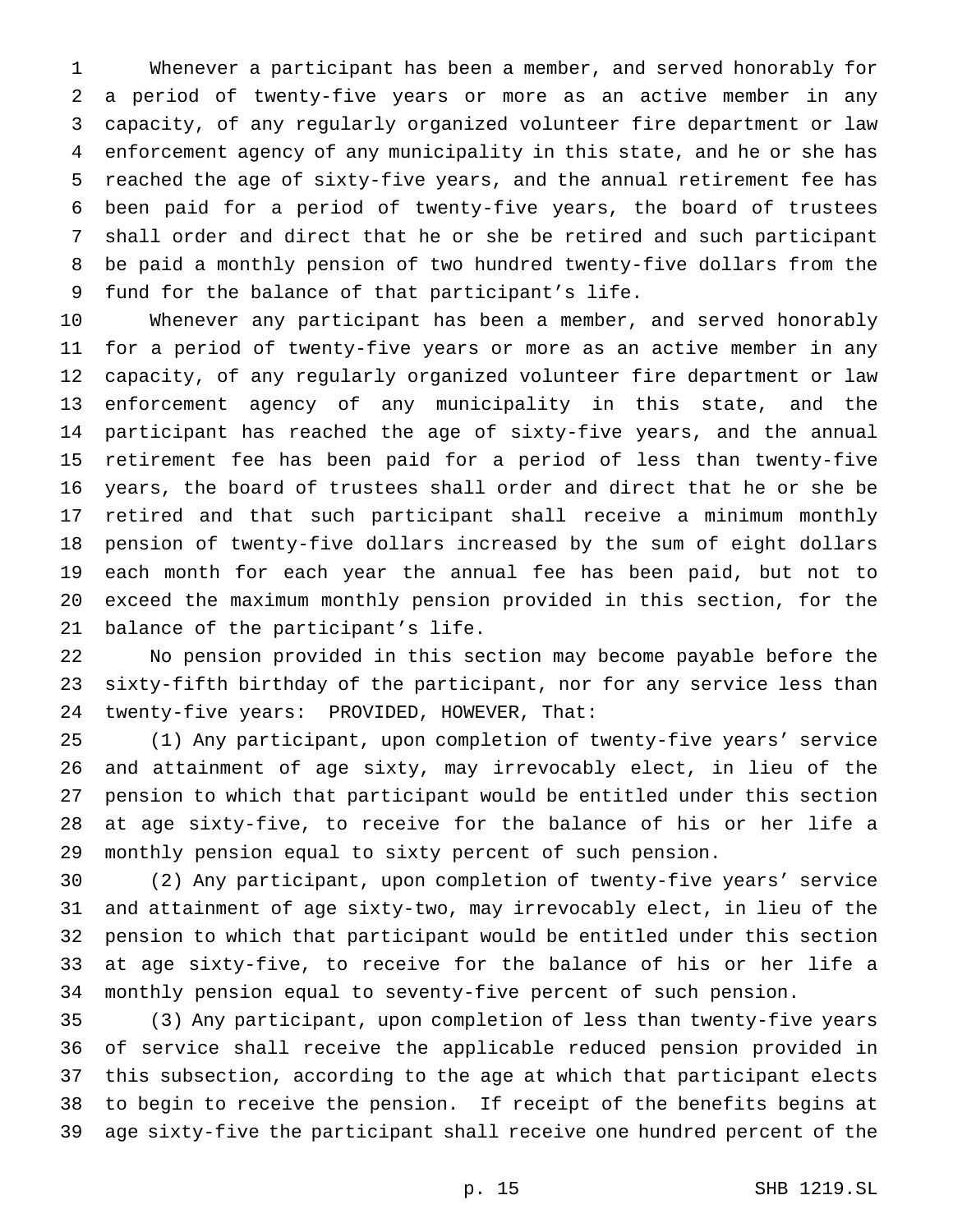reduced benefit; at age sixty-two the participant shall receive seventy-five percent of the reduced benefit; and at age sixty the participant shall receive sixty percent of the reduced benefit. The reduced benefit shall be computed as follows:

 (a) Upon completion of ten years, but less than fifteen years of service, a monthly pension equal to fifteen percent of such pension as the participant would have been entitled to receive at age sixty-five after twenty-five years of service;

 (b) Upon completion of fifteen years, but less than twenty years of service, a monthly pension equal to thirty percent of such pension as the participant would have been entitled to receive at age sixty-five 12 after twenty-five years of service; and

 (c) Upon completion of twenty years, but less than twenty-five years of service, a monthly pension equal to sixty percent of such pension as the participant would have been entitled to receive at age sixty-five after twenty-five years of service.

 **Sec. 16.** RCW 41.24.172 and 1995 c 11 s 9 are each amended to read as follows:

19 Before beginning to receive the retirement pension provided for in RCW 41.24.170, the participant shall elect, in a writing filed with the 21 state board, to have the retirement pension paid under either option 1 or 2, with option 2 calculated so as to be actuarially equivalent to option 1.

 (1) Option 1. A participant electing this option shall receive a monthly pension payable throughout the participant's life. However, if 26 the participant dies before the total retirement pension paid to the 27 participant equals the amount paid on behalf of the participant into 28 the principal fund, then the balance shall be paid to the participant's surviving spouse, or if there be no surviving spouse, then to the participant's legal representatives.

 (2) Option 2. A participant electing this option shall receive a reduced monthly pension, which upon the participant's death shall be continued throughout the life of and paid to the participant's surviving spouse named in the written election filed with the state board.

 **Sec. 17.** RCW 41.24.180 and 1989 c 91 s 5 are each amended to read as follows:

SHB 1219.SL p. 16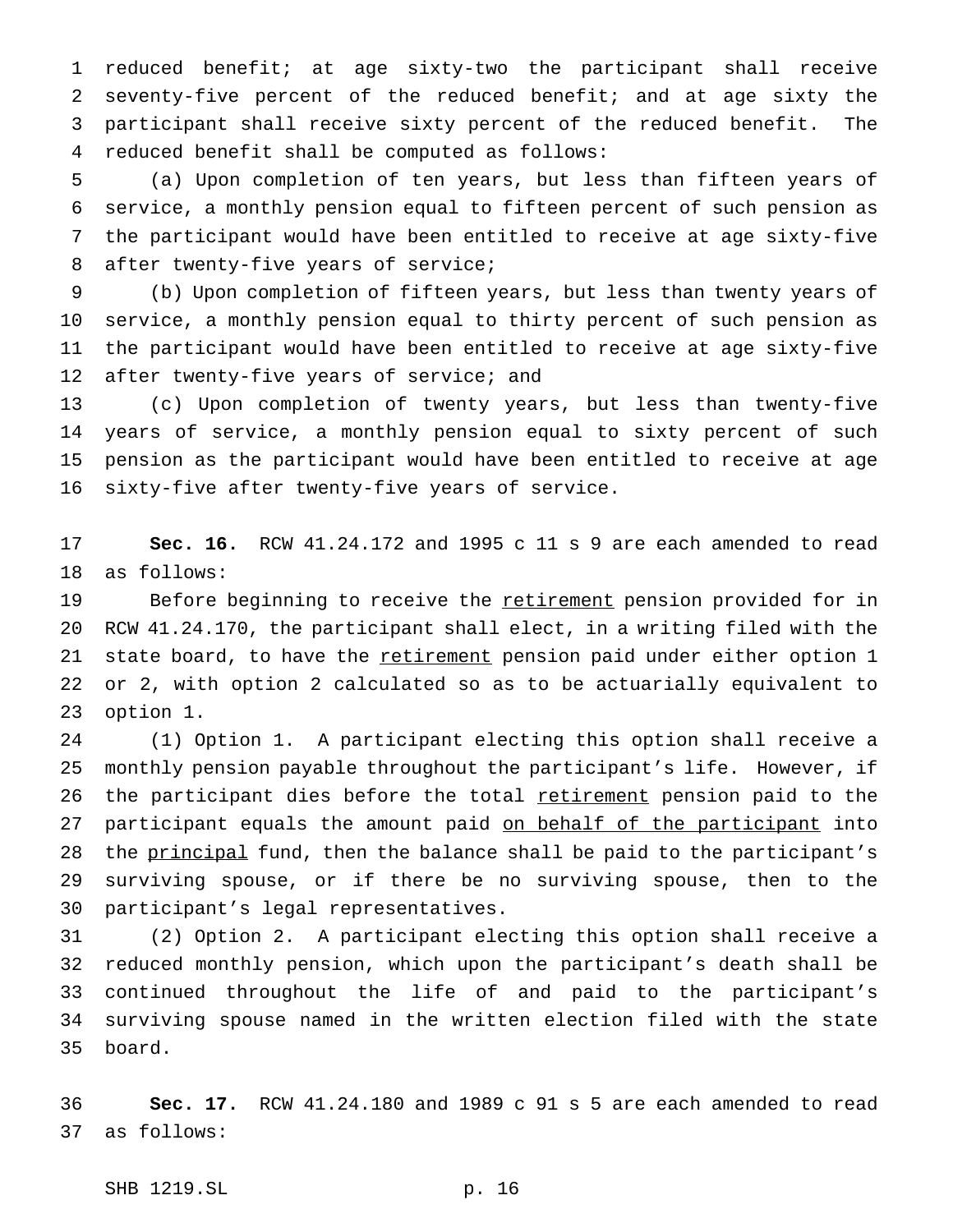1 The board of trustees of any municipal corporation shall direct 2 payment from  $((\text{said}))$  the principal fund in the following cases:

3 (1) To any ((volunteer fire fighter)) participant, upon his or her 4 request, upon attaining the age of sixty-five years, who, for any 5 reason, is not qualified to receive the monthly retirement pension 6 ((herein)) provided under this chapter and who was enrolled in ((said 7 fund)) the retirement provisions and on whose behalf annual fees for 8 retirement pension were paid, a lump sum amount equal to the amount 9 paid into the fund by the ((fire fighter)) participant.

10 (2) If any ((fire fighter)) participant who has not completed at 11 least ten years of service dies without having requested a lump sum 12 payment under subsection (1) or  $((+4))$  (3) of this section, there 13 shall be paid to the  $((fire fighter's))$  participant's surviving spouse, 14 or if there be no surviving spouse, then to such ((fire fighter's)) 15 participant's legal representatives, a lump sum amount equal to the 16 amount paid into the fund by the  $((f<sub>iter</sub> figure))$  participant. If any 17 ((fire fighter)) participant who has completed at least ten years of 18 service dies other than as the result of injuries received or sickness 19 contracted in consequence or as the result of the performance of his or 20 her duties, without having requested a lump sum payment under 21 subsection (1) or  $((+4))$  (3) of this section and before beginning to 22 receive the monthly pension provided for in this chapter, the ((fire 23 fighter's)) participant's surviving spouse shall elect to receive 24 either:

 (a) A monthly pension computed as provided for in RCW 41.24.170 actuarially adjusted to reflect option 2 of RCW 41.24.172 and further actuarially reduced to reflect the difference in the number of years 28 between the ((fire fighter's)) participant's age at death and age sixty-five; or

30 (b) A lump sum amount equal to the amount paid into the principal 31 fund by the ((fire fighter)) participant and the municipality or 32 municipalities in whose department he or she has served.

33 If there be no such surviving spouse, then there shall be paid to 34 the ((fire fighter's)) participant's legal representatives a lump sum 35 amount equal to the amount paid into the fund by the ((fire fighter)) 36 participant.

37 (((4)[(3)])) (3) If any ((volunteer fire fighter)) participant 38 retires from ((the fire)) service before attaining the age of sixty-39 five years, the ((fire fighter)) participant may make application for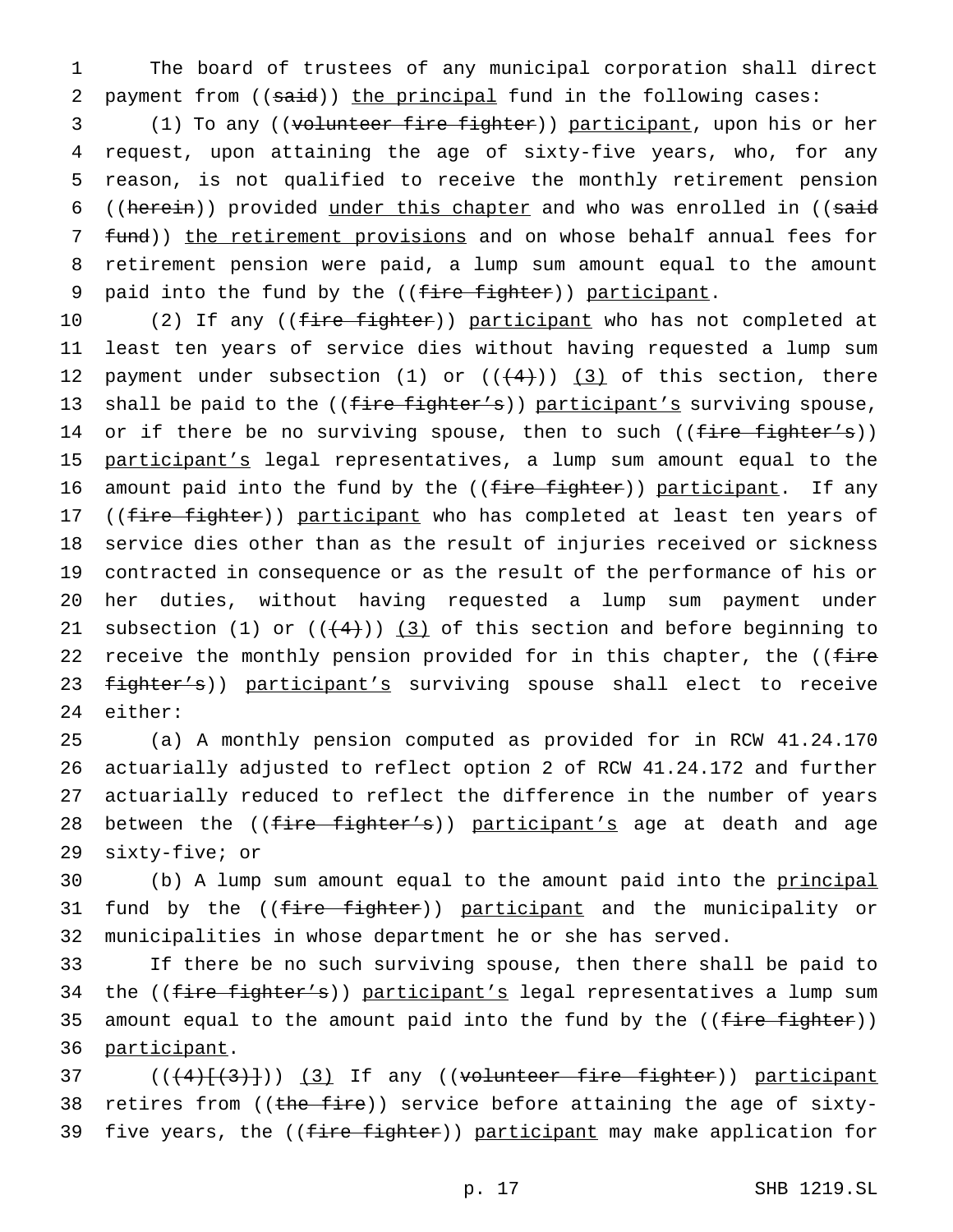the return in a lump sum of the amount paid into the fund by himself or herself.

 **Sec. 18.** RCW 41.24.200 and 1995 c 11 s 12 are each amended to read as follows:

 The aggregate term of service of any participant need not be continuous nor need it be confined to a single fire department or law enforcement agency nor a single municipality in this state to entitle 8 such participant to a retirement pension((: PROVIDED, That)) if the participant has been duly enrolled in a fire department or law enforcement agency of a municipality which has elected to ((make 11 provisions for)) extend the retirement ((of its participants)) pension provisions of this chapter to its fire fighters or reserve officers at 13 the time he or she becomes eligible for ((such)) the retirement pension 14 ((as in this chapter provided,)) and has paid all fees prescribed. To be eligible to the full pension a participant must have an aggregate of twenty-five years service, have made twenty-five annual payments into the fund, and be sixty-five years of age at the time the participant commences drawing the pension provided for by this chapter, all of which twenty-five years service must have been in the fire department or law enforcement agency of a municipality or municipalities which 21 have elected to ((make provisions for)) extend the retirement ((of its 22 participants: PROVIDED, HOWEVER, That)) pension provisions of this 23 chapter to its fire fighters or reserve officers. Nothing ((herein 24 contained)) in this chapter shall require any participant having twenty-five years active service to continue as a fire fighter or reserve officer and no participant who has completed twenty-five years 27 of active service for which annual retirement pension fees have been paid and who continues as a fire fighter or reserve officer shall be required to pay any additional annual pension fees.

 **Sec. 19.** RCW 41.24.210 and 1989 c 91 s 18 are each amended to read as follows:

32 ((No fire fighter)) A participant shall not receive ((any 33 d<del>isability pension from the fund, or be entitled to receive any</del>)) 34 relief ((or compensation)) for disability, sickness, or injuries received in the performance of his or her duties, unless there is filed with the board of trustees a report of accident, which report shall be 37 subscribed to by the claimant, the ((fire chief)) head of the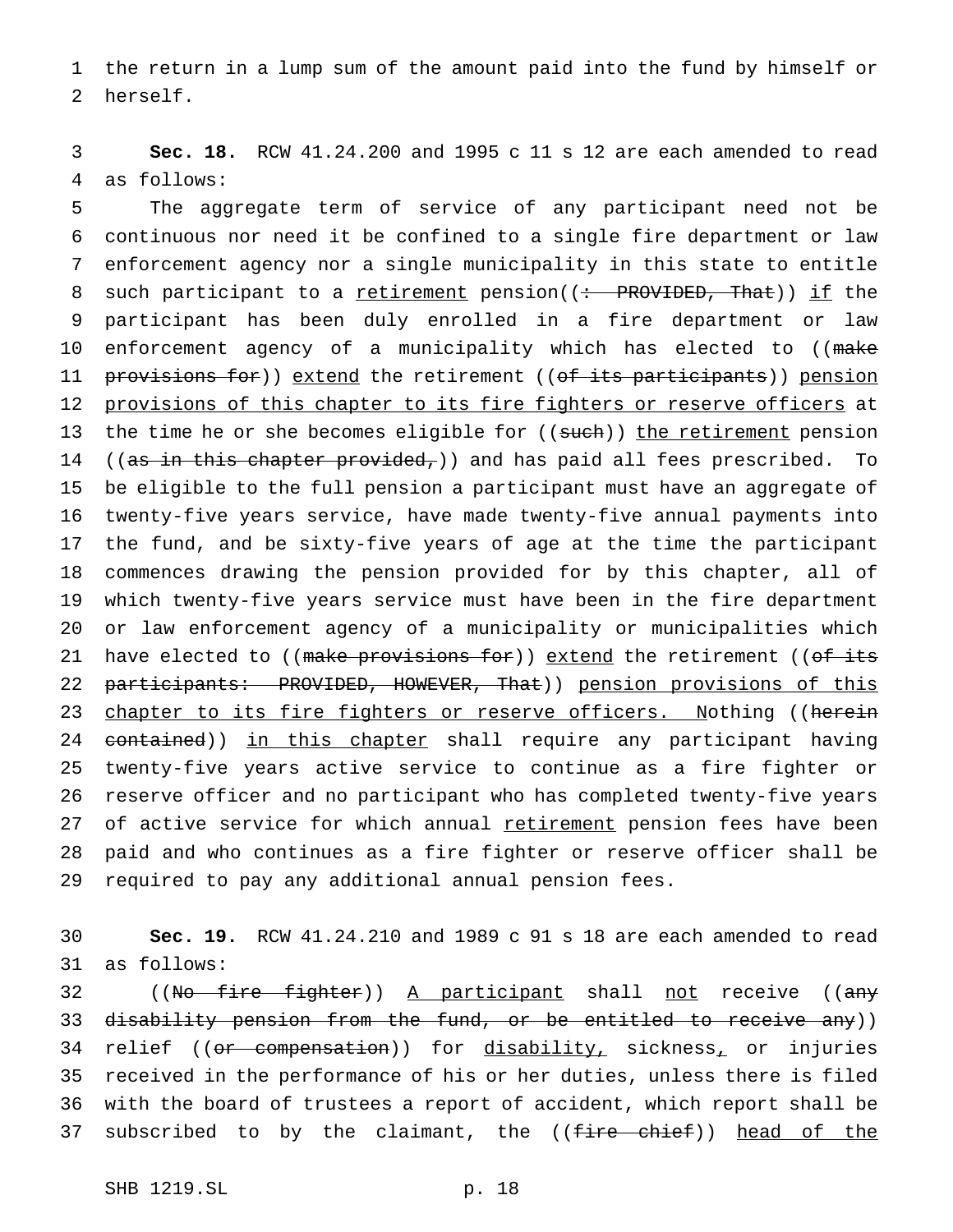1 department, and the authorized attending physician, if there is one. 2 ((No))  $A$  claim for benefits arising from disability, sickness, or 3 injuries incurred in consequence or as a result of the performance of 4 duties shall not be allowed by the state board unless there has been 5 filed with it a report of accident within ninety days after its 6 occurrence and a claim based thereon within one year after the 7 occurrence of the accident on which such claim is based. The state 8 board may require such other or further evidence as it deems advisable 9 before ordering any relief((, compensation, or pension)).

10 **Sec. 20.** RCW 41.24.220 and 1989 c 91 s 19 are each amended to read 11 as follows:

12 Whenever any ((fire fighter)) participant becomes injured, 13 disabled, or sick in consequence or as the result of the performance of 14 his or her duties by reason of which he or she is confined to any 15 hospital or other medical facility, an amount not exceeding the daily 16 ward rate of the hospital or regular fees for such service shall be 17 allowed and paid from ((said fund toward such hospital expenses: 18 PROVIDED, That)) the principal fund. This allowance shall not be in 19 lieu of but in addition to any other allowance provided in this chapter 20 ((provided: PROVIDED FURTHER, That)). In addition, the costs of 21 surgery, medicine, laboratory fees, x-ray, special therapies, and 22 similar additional costs shall be paid ((in addition thereto: PROVIDED 23 FURTHER, That)). When extended treatment, not available in the injured 24 ((fire fighter's)), disabled, or sick participant's home area, is 25 required, ((such fire fighter)) the participant may be reimbursed for 26 actual mileage to and from the place of extended treatment pursuant to 27 RCW 43.03.060 ((as now existing or hereafter amended)).

28 **Sec. 21.** RCW 41.24.230 and 1989 c 91 s 20 are each amended to read 29 as follows:

30 Upon the death of any ((<del>fire fighter</del>)) participant resulting from injuries or sickness in consequence or as the result of the performance of his or her duties, the board of trustees shall authorize the issuance of a voucher for the sum of two thousand dollars, and upon the 34 death of any ((fire fighter)) participant who is receiving any 35 disability ((pension)) payments provided for in this chapter, the board of trustees shall authorize the issuance of a voucher for the sum of five hundred dollars, to help defray the funeral expenses and burial of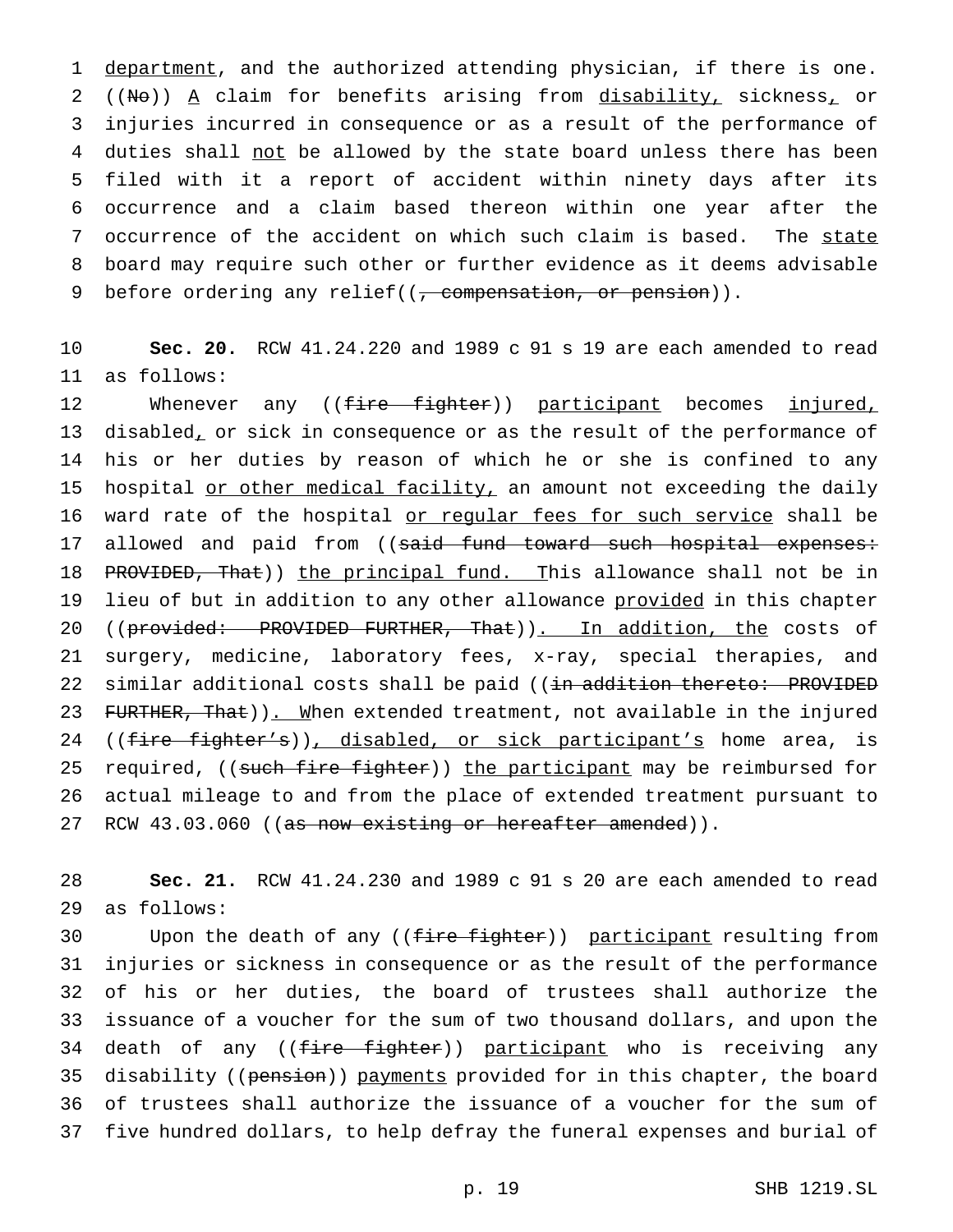1 ((such fire fighter)) the participant, which voucher shall be paid in 2 the manner provided for payment of other charges against the principal fund.

 **Sec. 22.** RCW 41.24.245 and 1987 c 326 s 19 are each amended to read as follows:

 (1) If the state board or the secretary makes payments to a spouse or ex spouse to the extent expressly provided for in any court decree of dissolution or legal separation or in any court order or court- approved property settlement agreement incident to a court decree of dissolution or legal separation, it shall be a sufficient answer to any claim of a beneficiary against the state board, the secretary, or the 12 principal fund for the state board or secretary to show that the payments were made pursuant to a court decree.

 (2) All payments made to a nonmember spouse or ex spouse pursuant to RCW 41.24.240 shall cease upon the death of such a nonmember spouse or ex spouse. Upon such a death, the state board and the secretary shall pay to the member his or her full monthly entitlement of benefits.

 (3) The provisions of RCW 41.24.240 and this section shall apply to all court decrees of dissolution or legal separation and court-approved property settlement agreements, regardless of when entered, but shall apply only to those persons who have actually retired or who have requested withdrawal of any or all of their contributions to the 24 principal fund: PROVIDED, That the state board or secretary shall not be responsible for making court-ordered divisions of withdrawals unless the order is filed with the state board at least thirty days before the withdrawal payment date.

 **Sec. 23.** RCW 41.24.250 and 1989 c 91 s 22 are each amended to read as follows:

30 ((There is established a)) The state board for volunteer fire 31 fighters and reserve officers is created to consist of three members of a fire department covered by this chapter, no two of whom shall be from the same congressional district, to be appointed by the governor to serve overlapping terms of six years. Of members first appointed, one shall be appointed for a term of six years, one for four years, and one for two years. Upon the expiration of a term, a successor shall be appointed by the governor for a term of six years. Any vacancy shall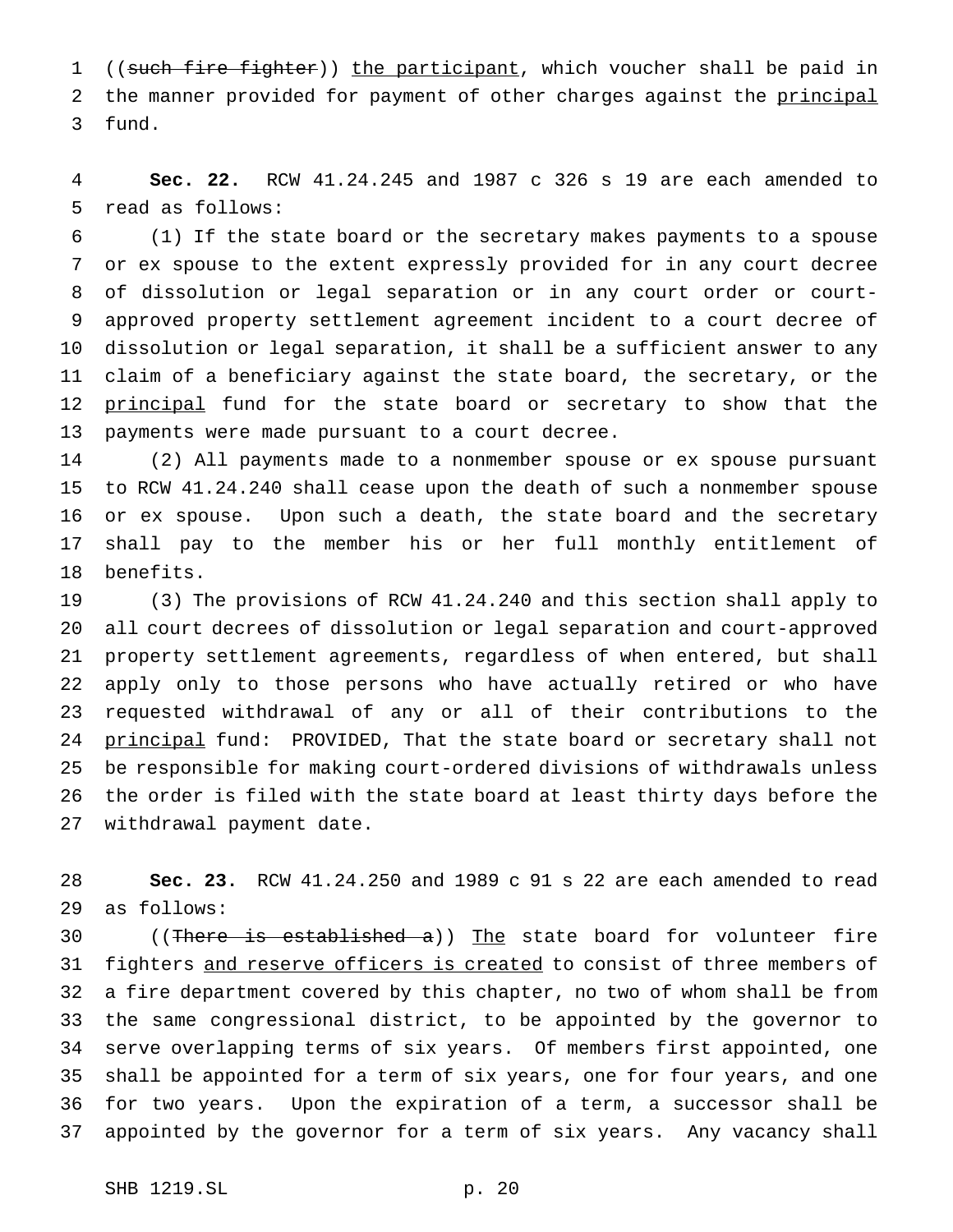be filled by the governor for the unexpired term. Each member of the state board, before entering on the performance of his or her duties, shall take an oath that he or she will not knowingly violate or willingly permit the violation of any provision of law applicable to this chapter, which oath shall be filed with the secretary of state.

 The state board shall not be deemed to be unlawfully constituted and a member of the board shall not be deemed ineligible to serve the remainder of the member's unexpired term on the board solely by reason of the establishment of new or revised boundaries for congressional districts.

 **Sec. 24.** RCW 41.24.280 and 1955 c 263 s 5 are each amended to read as follows:

13 The attorney general shall be the legal advisor for the state board.

 **Sec. 25.** RCW 41.24.290 and 1989 c 91 s 23 are each amended to read as follows:

The state board shall:

 (1) Generally supervise and control the administration of this chapter;

 (2) Promulgate, amend, or repeal rules and regulations not inconsistent with this chapter for the purpose of effecting a uniform and efficient manner of carrying out the provisions of this chapter and the purposes to be accomplished thereby, and for the government of boards of trustees of the municipalities of this state in the discharge 25 of their functions under this chapter;

 (3) Review any action, and hear and determine any appeal which may be taken from the decision of the board of trustees of any municipality made pursuant to this chapter;

 (4) Take such action as may be necessary to secure compliance of the municipalities governed by this chapter and to provide for the collection of all fees and penalties which are, or may be, due and delinquent from any such municipality;

 (5) Review the action of the board of trustees of any municipality authorizing any pension as provided by this chapter; and authorize the regular issuance of monthly warrants in payment thereof without further action of the board of trustees of such municipality;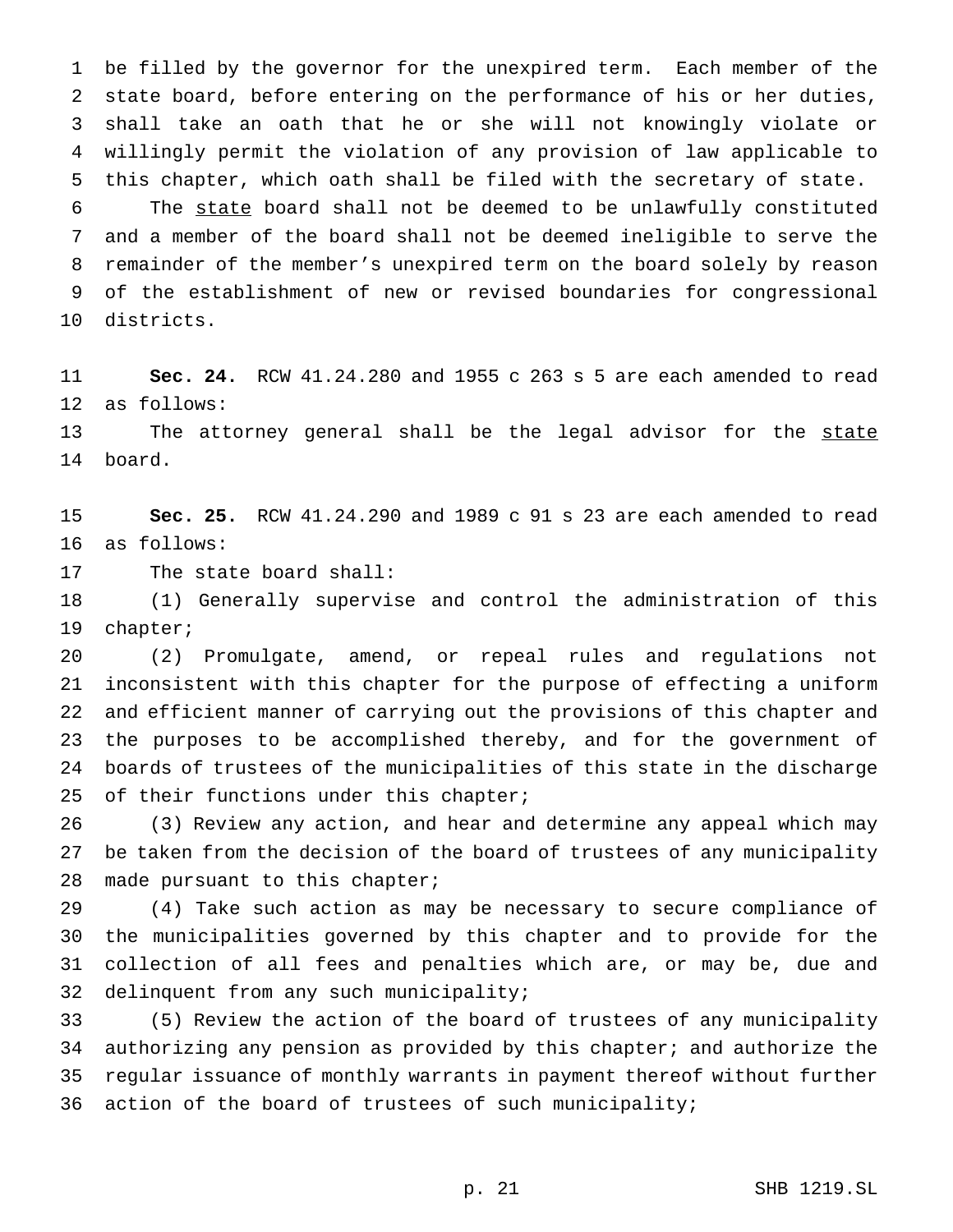(6) Require periodic reports from the recipient of any benefits under this chapter for the purpose of determining their continued eligibility therefor;

 (7) Maintain such records as may be necessary and proper for the 5 proper maintenance and operation of the ((volunteer fire fighters' relief and pension)) principal fund, including records of the names 7 ((and addresses)) of every person enrolled under this chapter, and provide all necessary forms to enable local boards of trustees to effectively carry out their duties as provided by this chapter;

 (8) Compel the taking of testimony from witnesses under oath before the state board, or any member or the secretary thereof, or before the local board of trustees or any member thereof, for the purpose of obtaining evidence, at any time, in connection with any claim or pension pending or authorized for payment. For such purpose the state board shall have the same power of subpoena as prescribed in RCW 51.52.100. Failure of any claimant to appear and give any testimony as herein provided shall suspend any rights or eligibility to receive payments for the period of such failure to appear and testify;

 (9) Appoint a secretary to hold office at the pleasure of the state board, fix the secretary's compensation at such sum as it shall deem appropriate, and prescribe the secretary's duties not otherwise provided by this chapter.

 **Sec. 26.** RCW 41.24.300 and 1979 ex.s. c 157 s 2 are each amended to read as follows:

 All expenses incurred by the state board shall be accomplished by vouchers signed by the secretary and one member of the state board and issued to the persons entitled thereto and sent to the proper state 28 agency. The proper state agency shall issue a warrant on the principal 29 fund or administrative fund for the amount specified.

 **Sec. 27.** RCW 41.24.310 and 1989 c 91 s 24 are each amended to read as follows:

 The secretary shall maintain an office at Olympia at a place to be 33 provided, wherein the secretary shall:

 (1) Keep a record of all proceedings of the state board, which 35 shall be public( $(\tau)$ ) i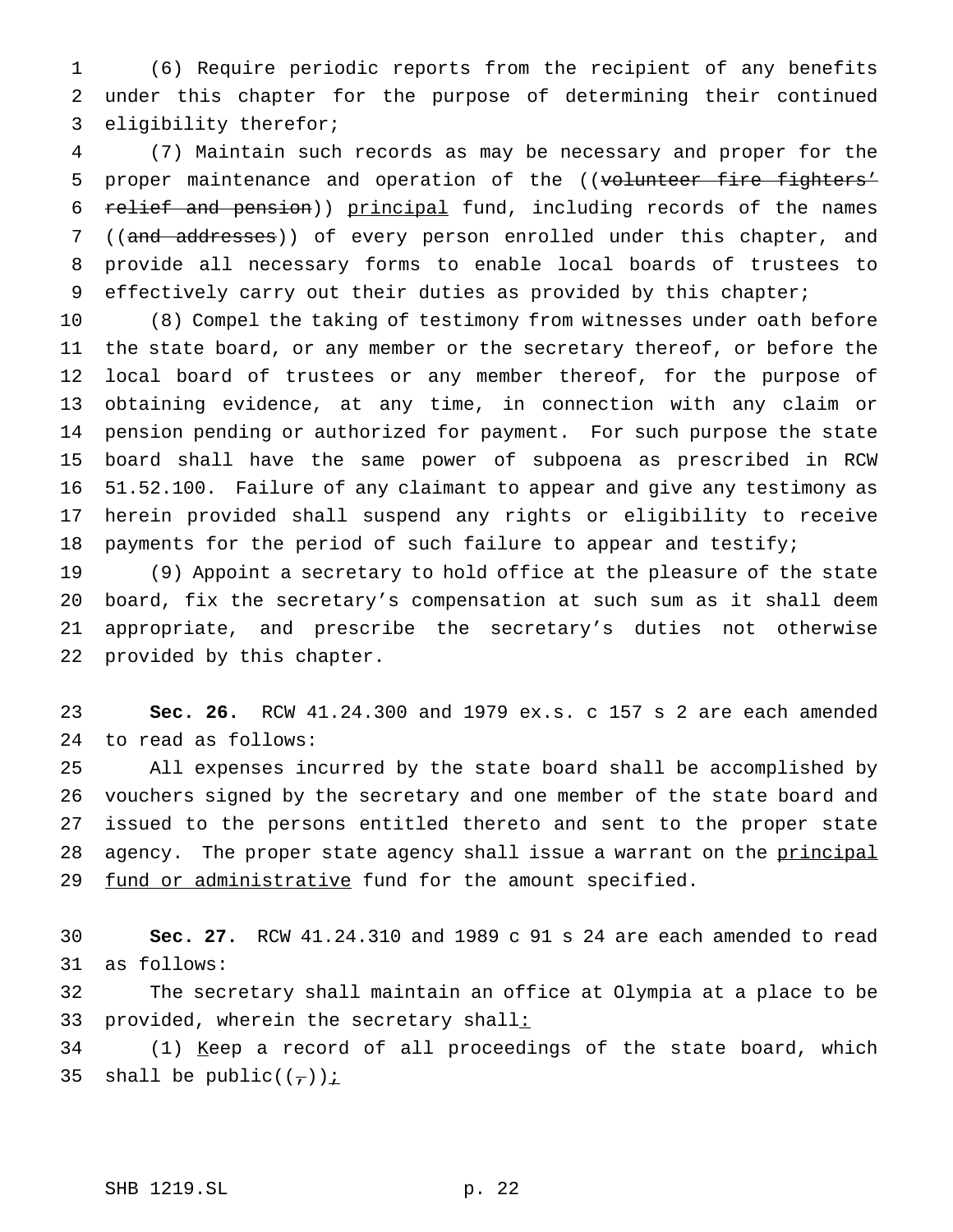1 (2) Maintain a record of all members of the pension fund, including 2 such pertinent information relative thereto as may be required by law 3 or ((regulation)) rule of the state board( $(\tau)$ ) i

4 (3) Receive and promptly remit to the state treasurer all moneys 5 received for the ((volunteer fire fighters' relief and pension)) 6 principal fund( $(\frac{\ }{\ }$ )):

7 (4) Transmit periodically to the proper state agency for payment 8 all claims payable from the ((volunteer fire fighters' relief and 9 pension)) principal fund, stating the amount and purpose of such 10 payment $((\tau))$  *i* 

11 (5) Certify monthly for payment a list of all persons approved for 12 retirement pensions and the amount to which each is entitled( $(\tau)$ ); and 13 (6) Perform such other and further duties as shall be prescribed by 14 the state board.

 The secretary shall receive such compensation as shall be fixed by the state board, together with travel expenses in carrying out his or her duties authorized by the state board in accordance with RCW 18 43.03.050 and 43.03.060 ((as now existing or hereafter amended)).

19 **Sec. 28.** RCW 41.24.320 and 1989 c 91 s 25 are each amended to read 20 as follows:

21 The state actuary shall provide actuarial services for the state 22 board.

23 **Sec. 29.** RCW 41.24.330 and 1993 c 331 s 2 are each amended to read 24 as follows:

25 An emergency medical service district board of trustees is created 26 to administer this chapter in every county maintaining a regularly 27 organized emergency medical service district ((there is hereby created 28 an emergency medical service district board of trustees for the 29 administration of this chapter)). The emergency medical service 30 district board shall consist of ((three)) two of the members of the 31 county legislative authority or their designees, the county auditor or 32 the auditor's designee, the head of the emergency medical service 33 district, and one emergency worker from the emergency medical service 34 district to be elected by the emergency workers of the emergency 35 medical service district for a term of one year and annually 36 thereafter.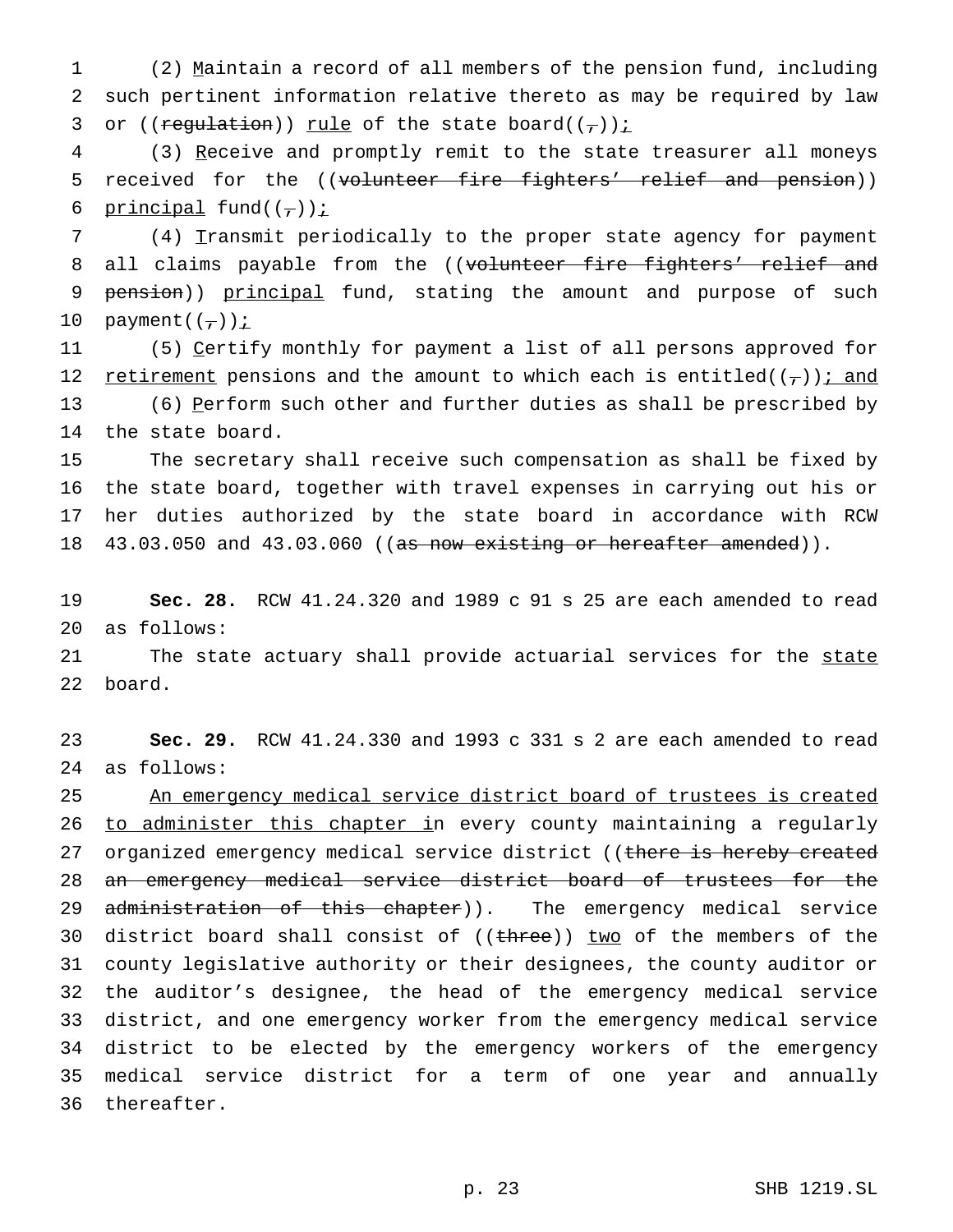1 The emergency medical service district shall make provisions for 2 the collection and payment of the fees provided under this chapter and 3 shall continue to make such provisions for all emergency workers who 4 come under this chapter as long as they shall continue to be members of 5 the fire department.

6 **Sec. 30.** RCW 41.24.340 and 1993 c 331 s 3 are each amended to read 7 as follows:

8 The chair of the ((board of county commissioners)) county 9 legislative authority, or the chair's designee, shall be chair of the 10 emergency medical service district board of trustees, and the county 11 ((elerk)) auditor, or the auditor's designee, shall be the secretary-12 treasurer of the emergency medical service district board of trustees. 13 The secretary shall keep a public record of all proceedings( $(\tau)$ ) 14 and of all receipts and disbursements made by the emergency medical 15 service district board of trustees  $((and))_L$  shall make an annual report 16 of its expenses and disbursements with a full list of the beneficiaries 17 of ((said)) the principal fund in the county, ((the record to be placed 18 on file in the county. Such forms as shall be necessary for the proper 19 administration of this fund and of making the reports required 20 hereunder shall be provided by the state board)) and shall make all 21 required reports to the state board. The state board shall provide all 22 necessary forms to emergency worker boards of trustees.

23 **Sec. 31.** RCW 41.24.400 and 1998 c 307 s 4 are each amended to read 24 as follows:

25 (1) Except as provided in subsection (2) of this section, any 26 municipality may make provision by appropriate legislation and payment 27 of fees required by RCW  $41.24.030(1)((\{\dfrac{d}{d}\})$  solely for the purpose of 28 enabling any reserve officer to enroll under the retirement pension 29 provisions of this chapter or fees required under RCW ((41.24.470)) 30  $41.24.030(1)$  to pay for the costs of extending ((disability and death 31 benefits)) the relief provisions of this chapter to its reserve 32 officers.

33 (2) A reserve officer is not eligible to receive a benefit under 34 the retirement provisions of this chapter for service under chapter 35 41.26, 41.32, or 41.40 RCW.

36 (3) Every municipality shall make provisions for the collection and 37 payment of the fees required under this chapter, and shall continue to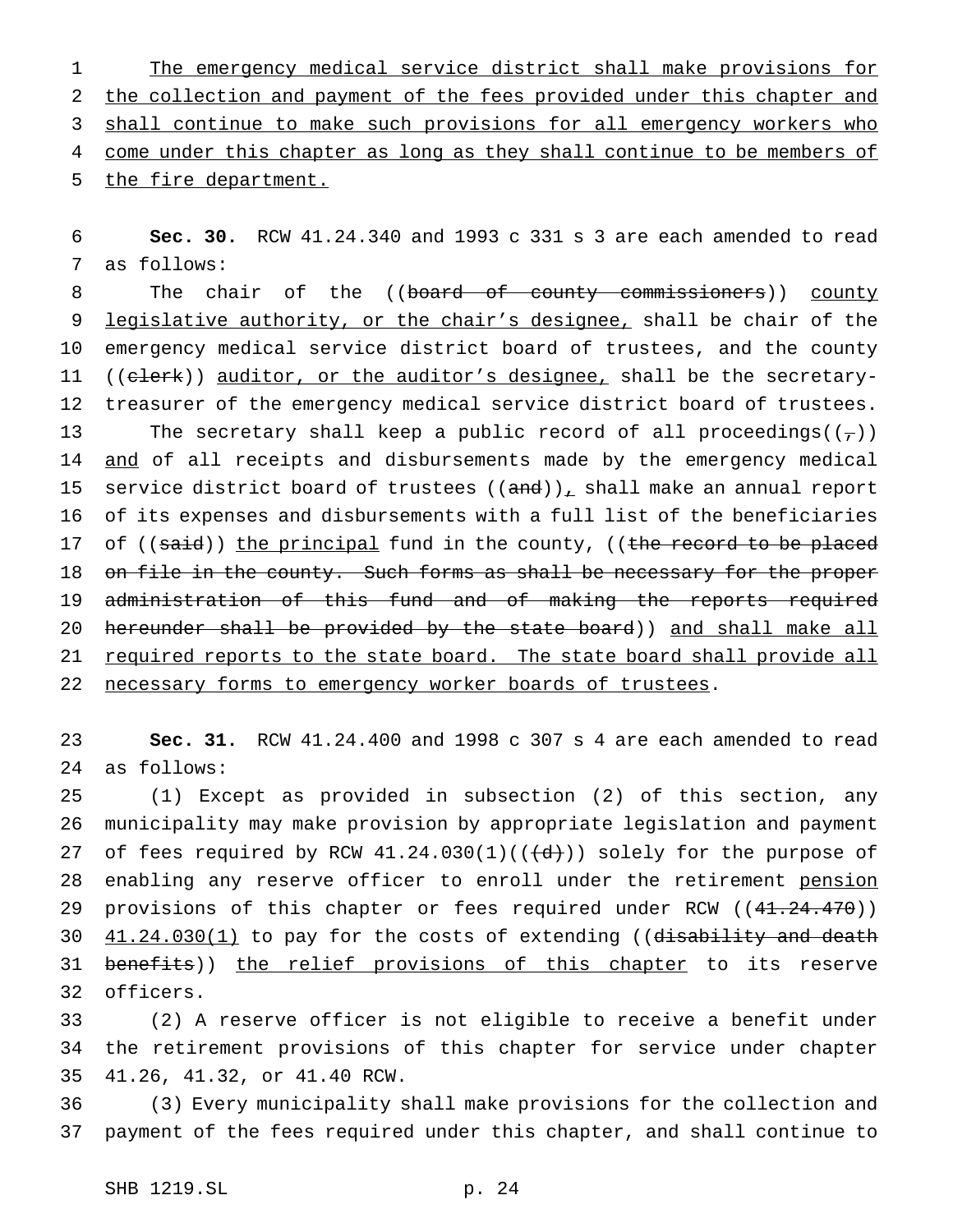make provisions for all reserve officers who come under this chapter as long as they continue to be employed as reserve officers.

 (4) Except as provided under RCW 41.24.450, a reserve officer is 4 not eligible to receive a benefit under the relief ((and compensation)) provisions of this chapter.

 **Sec. 32.** RCW 41.24.450 and 1998 c 307 s 1 are each amended to read as follows:

 A municipality employing reserve officers may adopt appropriate 9 legislation extending ((disability and death benefits under)) the 10 <u>relief provisions of</u> this chapter to ((their)) its reserve officers. 11 ((Disability and death benefits under)) The relief provisions of this chapter may not be extended to reserve officers if the municipality has extended industrial insurance coverage to its reserve officers under RCW 51.12.140 or 51.12.035(2), or any other provision of law. A 15 municipality that adopts appropriate legislation extending ((disability 16 and death benefits)) the relief provisions of this chapter to its 17 reserve officers ((under RCW 41.24.150 and 41.24.160)) shall enjoy the same extent of immunity from civil actions for personal injuries to its reserve officers that arises if the reserve officers were covered under Title 51 RCW.

21 ((<del>Each municipality that adopts appropriate legislation extending</del> 22 disability and death benefits under this chapter to its reserve officers must pay all fees established under RCW 41.24.470 established 24 for this coverage.))

 **Sec. 33.** RCW 41.24.460 and 1998 c 307 s 2 are each amended to read as follows:

27 A municipality that adopts appropriate legislation ((providing)) 28 extending the relief provisions of this chapter to its reserve officers 29 ((with disability and death benefits under RCW 41.24.150 and 41.24.160)) shall create a reserve officer board of trustees to administer this chapter composed as follows:

 (1) A county reserve officer board of trustees shall consist of the following five members: (a) Two members of the county legislative authority and the county auditor, or their designees; (b) the sheriff; and (c) one reserve officer who is elected by reserve officers of the county for an annual one-year term.